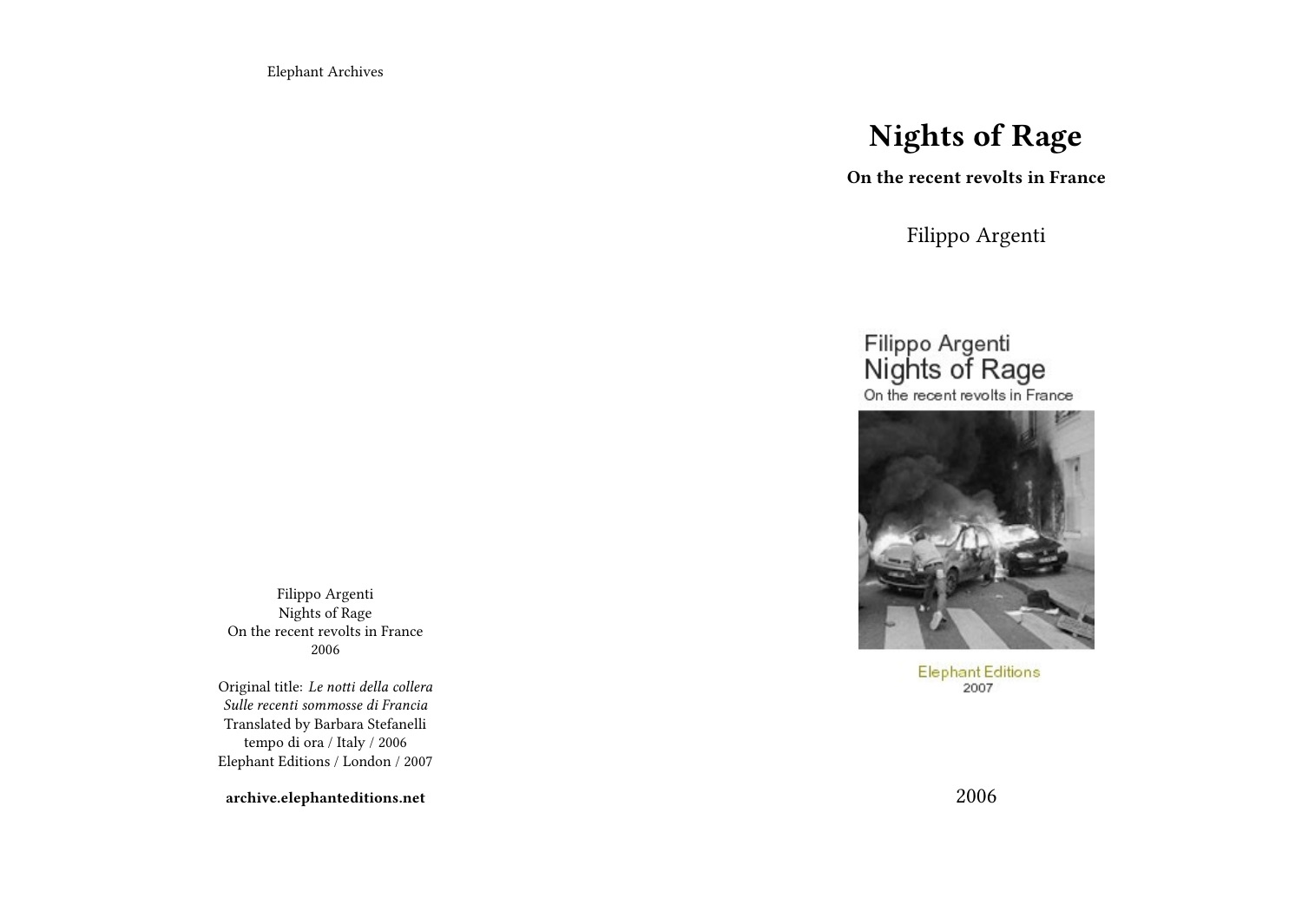# **Contents**

| Introduction                                                   | $\overline{4}$ |
|----------------------------------------------------------------|----------------|
| <b>Nights of Rage</b>                                          | 8              |
| A few similar explosions of rage that occurred in the Nineties | 19             |
|                                                                | 20             |
| The Scum                                                       | 22             |
|                                                                | 24             |
| 'S'io fossi foco arderei lo mondo'                             | 25             |
| Hypotheses not to be rejected                                  | 28             |
|                                                                | 28             |
|                                                                | 29             |
|                                                                | 30             |
|                                                                | 31             |
|                                                                | 33             |
| On riots                                                       | 35             |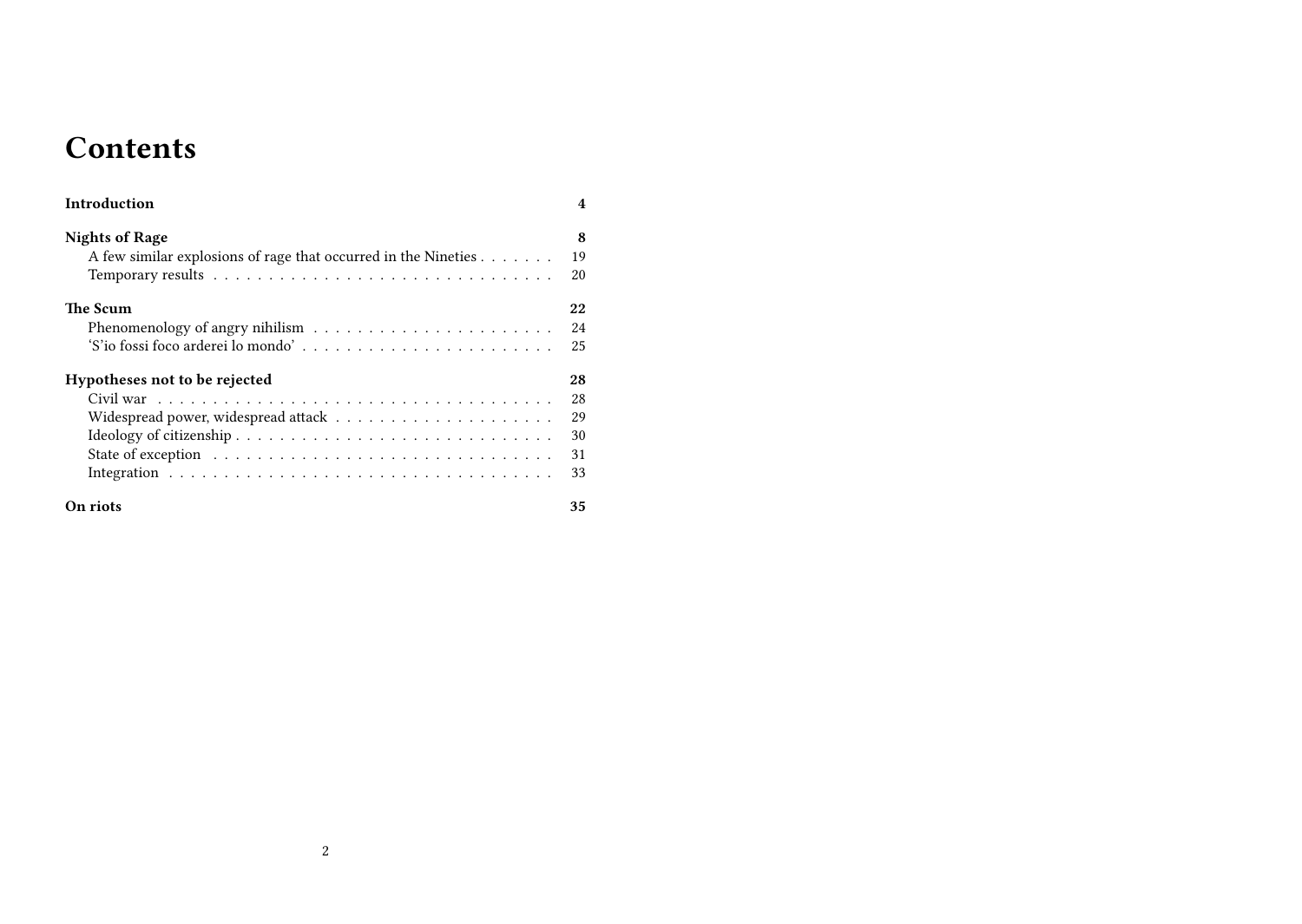and can bring about everything, even including their being repressed by police, and cannot be recuperated as they are spontaneous.

Spontaneity is the main feature of modern revolts. All the poor, be they dressed up or in rags, submit equally: no one of them is able to lead others' emotions. Conspiracy is based on secrets and lies, one of the big contradictions of the worker parties at the time when they wanted to conquer the world; but nowadays, between rival factions of slaves, it exists more in ghosts and anathemas than in fact.

Sometimes the enemy distinguishes martyrs and leaders in a revolt; but always afterwards. While police or the army are attacking a barricade, the most beautiful speech or the most cunning conspiracy cannot convince someone to resist or escape. The martyrs of a revolt are the dead alone and the leaders are simply the bravest who have no authority other than example. And if sometimes slanderers go in search of professionals of insurrection they will find them at home: the only ones that are paid to go to the scene of riots are police and journalists. If you are for pleasure you will find people enjoying themselves [si dilettano] and, if this happens more than once, you will be with true amateurs [dilettanti]..

*There is something knocking and knocking impatiently at our door. Sooner or later we will have to open… Many stay hidden, not only the cowards, but also those who are too calm or too refined. They do not want to get involved. But they are involved as the stream continuously drags them and their blinkers are useless. Even language fails miserably, language inherited from the old world, with its old sacrifices, its old images, and its embellishment of another era. Nothing is as it was before; old words fall on one another because they can cling to nothing new. There are heights that no joke, no witticism and no wisdom can reach. The bourgeois era is coming to an end. No one knows what is coming. Many have a dark premonition and so they are mocked. The masses also have a dark sensation about it but they are unable to express themselves and are (still) suppressed. The Old and the New, the insoluble opposition between what is and what will be, are gently fighting each other, and armed to the teeth they throw themselves against each other. A seaquake is hitting the earth. It is not just economics; it is not just a question of eating, drinking and making money. It is not just a matter of how wealth will be distributed, of who will work and who will be exploited. No, what is at stake is different: it is everything.*

*Kurt Tucholsky,* Weltbühne, *March 11 1920.*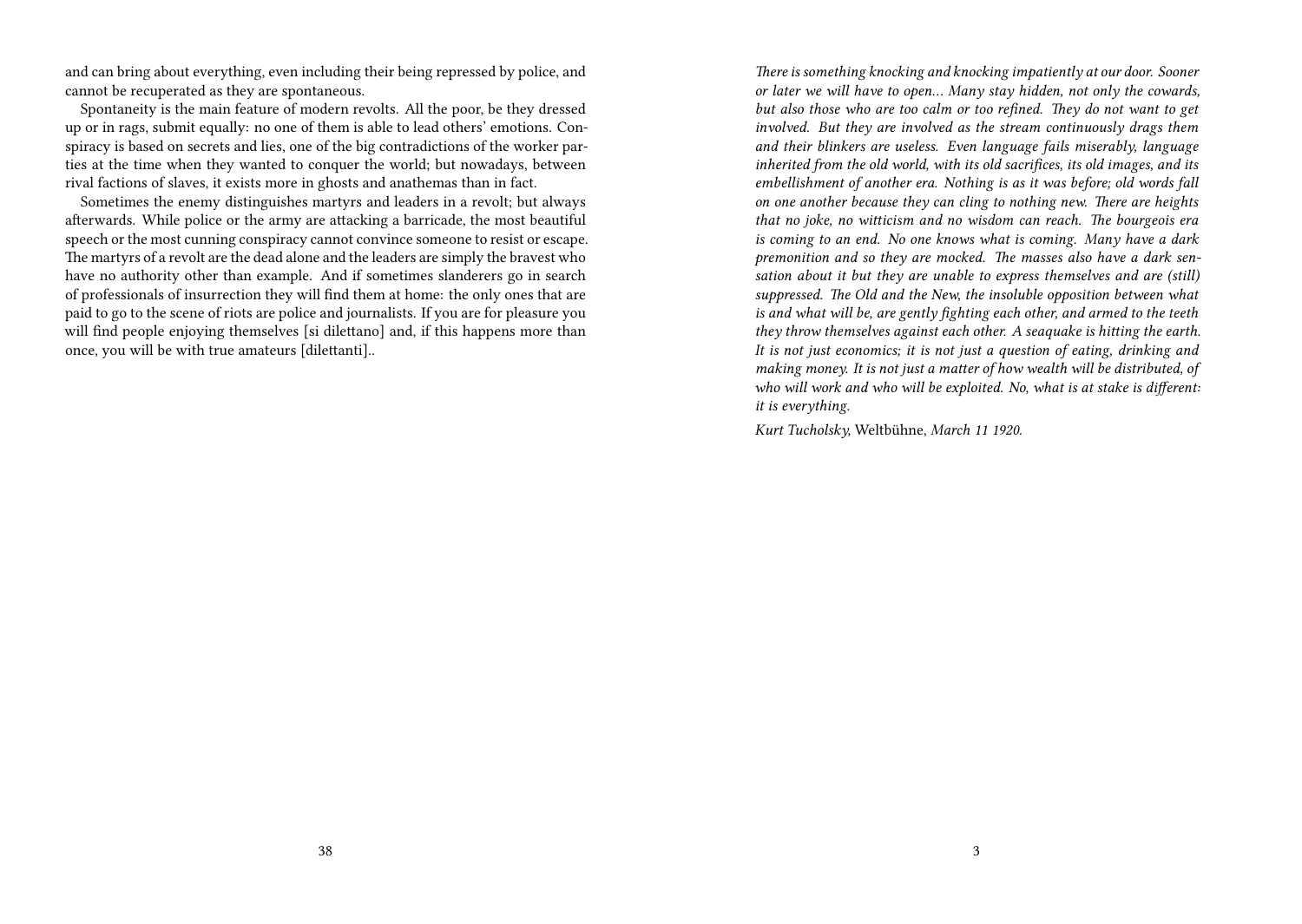# **Introduction**

This booklet is a modest contribution to understanding the recent revolts in France. Needless to say, it is not sociological or, in a nobler sense, theoretical insight. Revolts can only be understood by those who have the same needs as the rebels, that is to say by those who feel they are *part of the revolt*. After a brief chronology, in fact, the pages that follow pose the question of how the events of November in France concern all of us, and also try to give a possible answer.

We would like to highlight a few points in this short introduction.

If we take a quick look at the various revolutionary theories circulated in France, Italy and in the USA in recent years, we can see how these revolts were not at all unexpected or unpredictable. Some comrades are talking of civil war, of explosions that are difficult to identify with the places where capital concentrates and controls the exploited and of their total exposition to merchandise. Not by chance have the nineteenth century theses on the *barbarians*, on the collapse of any common *logos* of the exploited, and the ambivalence of the concept of nihilism, etc., been revised. Certain concepts express, even if in an embryonic and confused way, needs that go beyond the individual. In this sense, there exits a direct relation between these revolts and revolutionary theory. It is a kind of dialogue from a distance. According to French comrades, any attempt at a direct encounter has so far failed. Common hostility to the police or practical solidarity to the arrested has not been enough. Evidently these revolts are in themselves a theoretical suggestion, a reflection on the world. But what do they tell us? Certainly not that the insurgents want to manage this world, control production and technology from below. They do not tell us about hard-working multitudes nor of 'Zapatista marches' carried out by intellectual labourers for a democratic Europe. The flames in France have destroyed all social democratic illusions of integrating the poor into the society of capital.

Walter Benjamin asked himself how in 1830 the Paris rioters shot at town clocks, in different parts of the city and without coordinating the action; for our part we cannot fail to reflect on why wild youths of today are burning cars. In fact, what does the car represent in contemporary society? We leave the question unanswered.

If the claim of putting forward great revolutionary analyses that explain everything and that the proletarians only have to apply diligently has now disappeared, it is time that revolutionary action itself was conceived in a totally different way. Instead of the *mission* of taking the flag to where the first fire breaks out and the first barricade is erected, there is now the *chance* to put up barricades or start fires

If State servants minimize riots, the poor mystify them. In fact they mystify their own revolt – which is considered impossible (as Ruge's famous letter to Marx stated in 1843) – and consequently any other too. The modern poor take part in riots in very small proportions. Nearly all revolts come from demonstrations. Demonstrators are a minority of the modern poor and it is a minority of demonstrators that take part in riots. Finally, it is a minority of rebels that really fight. So almost all the poor of the town where riots occur learn about the latter through the enemy's sources, whose clumsy and embarrassing explanations of such a terrible and close event tend, even if unintentionally, to widen its content through representation.

That is the reason why recuperators attribute trivial reasons to riots. They systematically reduce the revolt to the demo that it started from. They make this methodological mistake because they left the demo before the revolt even broke out, the latter acquiring its very essence precisely as soon as they disappear from the scene. The discussions and even the concessions of the recuperators are almost always related to the pretext of the demo, which is not that of the revolt and even less its main reason.

The modern poor that were absent the day the riots broke out are therefore divided between the recuperators' reasonable arguments and an epic vision of their own revolt, projected on to the event that they have missed yet again. They have a sensation: it must be emotion that nobody risks feeling after a glass of beer, a party that could never be experienced at a disco. Even if joy and sadness, anger and friendship, credulity and desire are there to the bitter end, to prison or death, even if passion and the will are constantly upturned by the vertiginous alternation of lucidity and thrills, of bravery and fear to the point of rashness and panic, the only really epic thing is the incredible distance that a long and quiet movement of things digs between everyday life and history, between survival and life. The spectator, who is constantly absent from life, forgets that the rioters put their lives at stake. As he thoughtfully stares at his slippers, he tends to be reasonable according to the enemy's explanations and to the detriment of his confused dreams, which once again flow out towards more realistic and comfortable occasions.

This abdication sharply distinguishes the modern poor from the angry indigent. Its consequence is the discrediting of the revolt, along the lines of the propaganda of the enemy, even the most absurd. After every revolt, one of the two factions of servants attributes it to a conspiracy led, if not by the other faction, by the scapegoat preferred by its ideologues. And facing them, separated by a mountain of abstractions there stands a crowd of half-slave, half-lucid, half-apathetic people: the huge movement of thought they have produced isolates and immobilizes them, preventing them from thinking and acting all together. We have sensations, of course, but they are imitated and have been suggested, they are contradictory and without issue, so we will not rebel; or they are produced by intimate and sudden lacerations,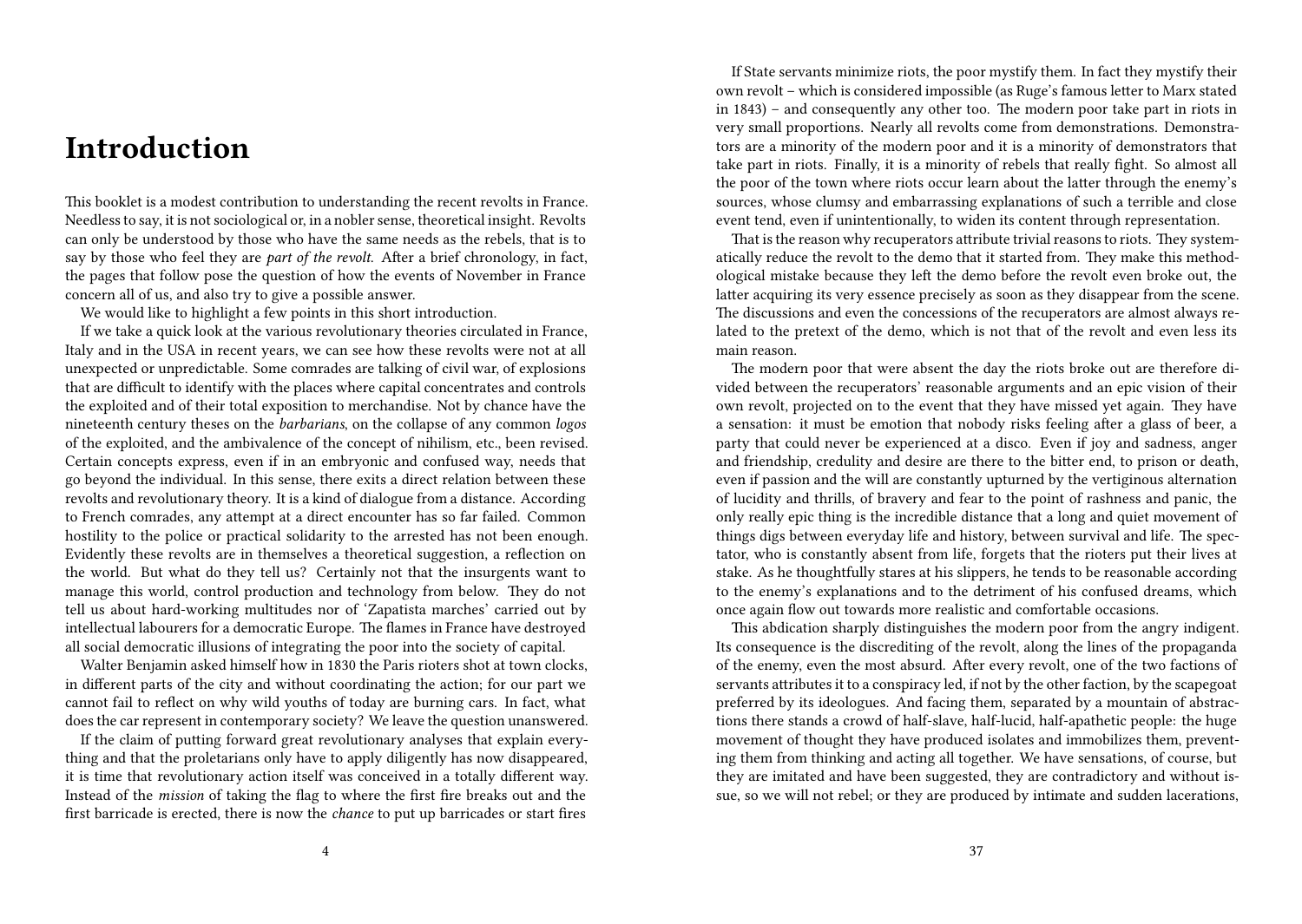thought and eternal domestication of the spirit. Revolt is the evergreen outbreak of the old quarrel between the intransigence of subjectivity and conservatism of objectivity.

Collective emotion is revolt whereas collective reason is the State. Today all riots are against the State and all States are against riots. As the State and its ideologies are being hit by the storms of spirit the modern poor's revolts are spreading. Such a remarkable multiplication of radical negation, instead of reflecting the growing distance between the immobile organization of the present society and the movement of the humans that form it, is systematically minimised. First of all, the frequency of revolts comes to be presented to the enemy as if they were inevitable accidents that have no historical importance as they have always existed and will continue to do so. Secondly, it is the police, that is to say the State, that hold the monopoly of information about riots: whenever possible the latter is concealed, and when this is not possible their proportions are intentionally declared to be smaller than they are. In general there are three figures as regards demos against the government: those provided by the organizers, which are always in excess; those provided by the police, which are always smaller; and those provided by the media which, according to the general mood, stand between the two false extremes. As regards riots, which do not have organisers, there is only the figure provided by police whereas the media keep silent or follow the police's directives. The same concerns the assessment of damage, dead and wounded, arrests, strength and length of the clashes. Finally, when it comes to explaining the reasons for the revolt, the servants of the State and journalists devaluate it, putting forward trivial political or economic pretexts and disregarding the serious question of the mood of the moment. They finally draw sociological banalities or scream about plots of opposing servants. These are vile excuses, which they do not say much about, however, because the more they talk about the riot the more they show they never took part in it and know nothing about it. On the other hand, these ignorant people think that street clashes increase according to their visibility on TV.

The vast majority of the modern poor have an even more vague idea about riots. First of all they adapt their opinion to that offered by the media: they think that riots are despicable excesses. Dialogue and wisdom have failed. How was it possible to reach or rather to be dragged to such a point? For every answer to this pseudo-question a pseudo-feeling is always ready: desolation. If riots transform the rioter's emotions into awareness, they transform the spectator's reason into pseudoemotion. The latter is therefore unable to communicate with the rioters; even if he condemns them, he also thinks they have no responsibilities. As the spectator is absent from the riot and from history, he disconsolately regrets the lack of adequate measures or reforms, as if riots were errors in management: nothing could be more stupid.

elsewhere, as an extension of the revolt, not as its political direction. In fact, the lamentations of those on the side of the insurgents who complain about the lack of any political programme are quite pathetic.

To extend the revolt, however, does not mean to put oneself at the level of existing practises and multiply them (cars are burning, so we are going to burn them too), but it means deciding what must be struck, and how, to uphold the universal significance of the revolt.

At the same time, to transform the angry youths of the suburbs into the new revolutionary subjects would be equally pathetic. It would be great to think that the students in struggle against precarity had taken the baton from the insurgents of November. It is not quite like that. Even if there were lots of slogans for freedom for the rebels held in jail since November (most of them underage) in the demos and meetings of March and April, actual encounters have been very few. And there have been not a few problems. During the demo in Paris on March 23, for example, a few hundred 'youths of the suburbs' attacked students, stole money and mobile phones, beat them and insulted them. Moreover they also attacked those fleeing from police in the middle of fighting and police attacks. These facts cannot be ignored. Territorial identities, attachment to commodities, contempt for 'privileged' students, etc. are effects of the problems that new social conflicts will carry with them as inheritance of a rotten society. No ideology of revolt will erase them.

In order to examine the relation between the riots of November and the movements that appeared all over France against the CPE (contract of first employment) it is necessary to intertwine tales, testimonies and texts. That is why we decided to prepare two different pamphlets. If we want to avoid journalistic simplification and ambivalent rhetoric we have to grasp the living element of the experiences of struggle. For the time being we are simply offering an outline of the facts.

First of all we want to clarify one banal point: the expression 'people of the suburbs' does not mean a thing. First, because the Paris suburbs alone have over 9 million inhabitants (and the day millions of inhabitants revolt, it will be quite another story!). Then, the *cités* (roughly: whole housing estates with their yards and squares) within the boundaries of the big cities were also involved in the riots. Many 'youths of the suburbs' study in the cities (both in the *lycées*, which are secondary schools, and the universities, which are much more attended in France than they are in Italy). In this sense, a great number of young and not so young people who took part in the demos, blockades and fighting in March and April were the same as those who set the French nights on fire during the autumn. According to reliable assessments, the insurgents in November were 50,000, whereas a few million people participated in the movement 'against the CPE'. Many 'youths of the suburbs' in fact had a pacific attitude, while other 'more privileged' young people resolutely raised the level of the fighting. Statistics that explain revolts on the basis of income are a matter for sociologists. In some provincial towns (Rennes for example) the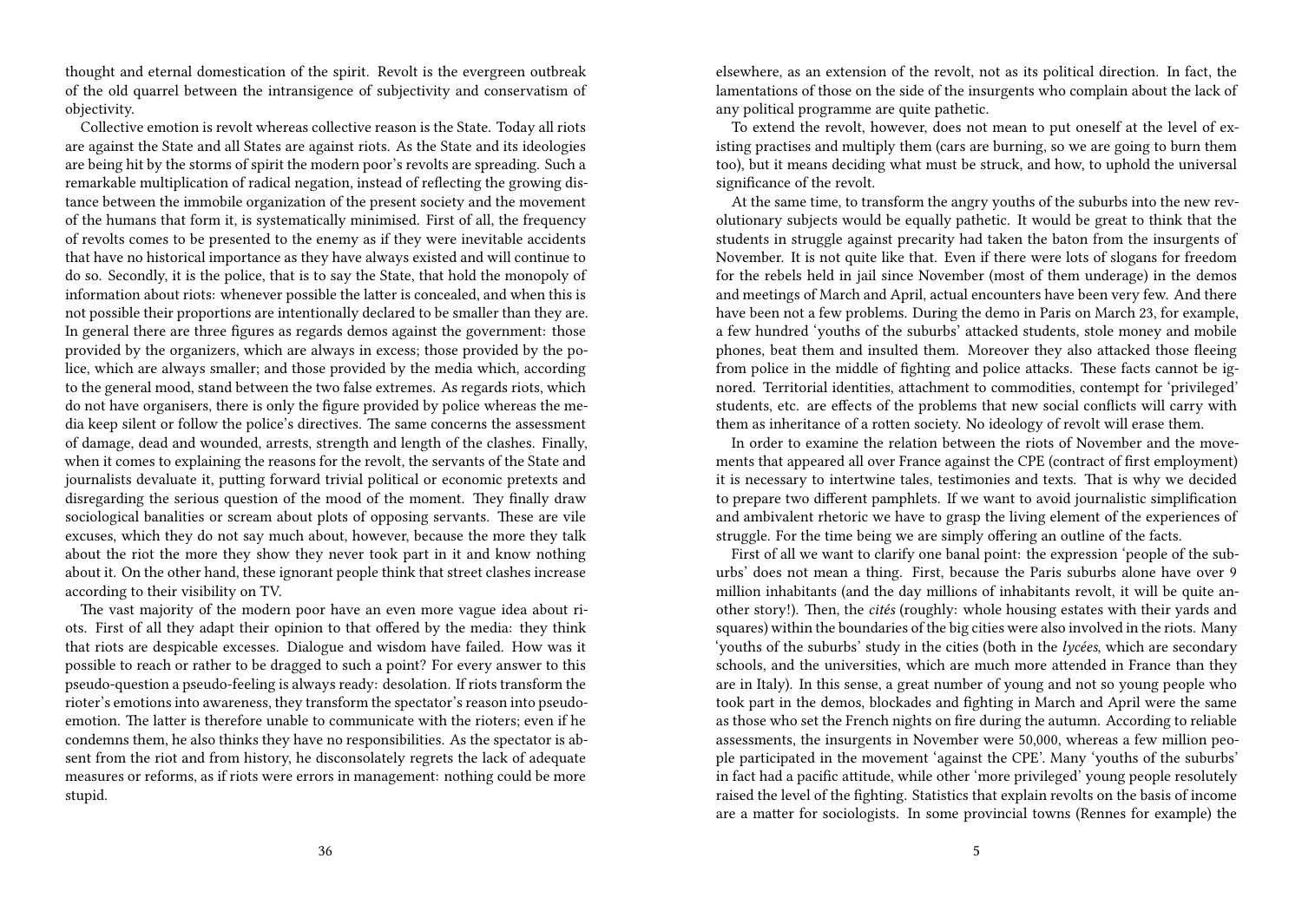encounter between students and the so-called *casseurs* was quite effective from a strategic point of view, which caused Sarkozy and his men to be extremely concerned. In Paris a lot less. Obviously there are precise reasons for that. Many 'youths of the suburbs' find it hard to reach the demos in the capital: if they are not stopped before boarding the trains of the hinterland (Rer), they are beaten by anti-riot cops as soon as they get out of the tube. If they manage to reach the demos they are kept out by the security services of the unions, cheered by many of the students. It is petrol on the fire. Furthermore, the ones belonging to the younger groups, who are not so expert as regards direct fighting with the police, are isolated during looting and fires, and consequently they are easily arrested. Of course this does not justify their indiscriminate hatred towards the other demonstrators, but it is evidence of different social situations and ways of life. Those who experience suffocating controls by the anticrime brigade, which often end up in beatings in the streets or at police stations, find it quite strange to see marches going on with police escorting them everywhere… In other words, without ourselves falling into simplification and bearing in mind some remarkable exceptions, we can say that at present in France certain *wild youths* are facing practically alone a kind of struggle never seen before (since November, as well as the arson, a number of violent thefts have occurred, with gangs of youths attacking security vans with baseball clubs, …). For the revolutionaries who publicly stand *on the side of revolt* against the *side of the State* it is not so easy to be up to the situation, even in a movement of struggle that proves as radical as that of the latest months.

An example will clarify this. At first the struggle was centred on the CPE, but it soon became aware that precarity does not depend on a specific contract; on the contrary it is the product of a whole social system, and cannot be reformed. Even if the movement were to finally win its specific objective (as everybody knows the government retracted the bill in question), it knew that it was still *on the defensive*. The step beyond was not so easy. The main slogan of the movement, which was proposed first timidly and then almost officially (that is through motions voted at the students' meetings) became: let's block everything. So was it. Stations, roads, universities, bus garages, and motorways: the flow of men and goods was massively interrupted, amid an atmosphere of popular complicity. Those who were not ready for fighting the police found their mode of action in the barricades, following the joyful complementarity of actions that characterizes all real movements. The angriest, however, those whose day to day existence is a life sentence between police and iron gates, concrete buildings and shopping centres, regardless of the CPE, don't just want to block everything but also *tout niquer* (destroy everything). Revolutionary rhetoric, stingy with courage and sterile in organisational capacity, has practically abandoned them. There need to be many more experiences, many more fires and a lot more looting. But the road is open.

# **On riots<sup>1</sup>**

Any attempt to overturn the world by the modern poor has begun with riots: 1789, 1848, 1871, 1917, 1968, and 1978 in Iran and Nicaragua. But not all riots lead to revolution, i.e. a generalized conflict involving everybody, nor do they lead to insurrection, i.e. to the public occupation of at least one area of the town by its inhabitants against the State that administrates it, after they have rejected or defeated the armed forces and gained the support of inhabitants who had been passive until that moment. If on the one hand there are riots that do not lead to revolution or insurrection, on the other all revolutions and insurrections begin with riots. In fact a riot is the beginning of something and, as there is no science that can predict its explosion and even less its consequences, every riot must be considered as the possible beginning of the end of the world.

A riot is the beginning of a dialogue. This explosion, which could possibly spark off others, is the first, negative, sound of the word free, the first requirement before any qualitative change. Today, without revolt, no public discussion is possible; there is only the monotonous monologue of those who govern the existent. As carelessly proved by the French word (*émuete*), riots concern emotion in the first place. It is not reasoned emotion insinuated in some analysis, on the contrary it is explosive, irrational emotion that excludes all reasoning. Since the era of positivism, reason has been considered superior to emotion. But the former has faded into the spirit and objectivity for a long time now. It is so alienated and falsified that it claims it can stir up positive emotions (cinema, music, commercial advertising, and dominant news are practically no more than laborious factories of artificial feelings); but, instead of giving the truth of emotion to reason, they extend to the latter the falsification and objectivity that destroy all reasoning. The organized form of reason is the State. Since the world has become statified the party of reason wants to make the present eternal, wanting to get rid of history and excommunicating its driving force: negativity.

Modern riots are the ignition of the negative. This emotion, having become the ghetto of authenticity, is against reason, which has become the palace of falsification. It is an historical upturning: now emotion, the very absence of conscience and hooliganism par excellence, creates thought, rebelling against reason, reified

<sup>&</sup>lt;sup>1</sup> This text can be found in its complete version on the site teleology.org/traits/patates aigres-douces/ Emuete *and was first published in 1987 in* Dal 9 gennaio 1978 al 4 novembre 1979. *The author is a member of the 'Bibliothèque des Emuetes'.*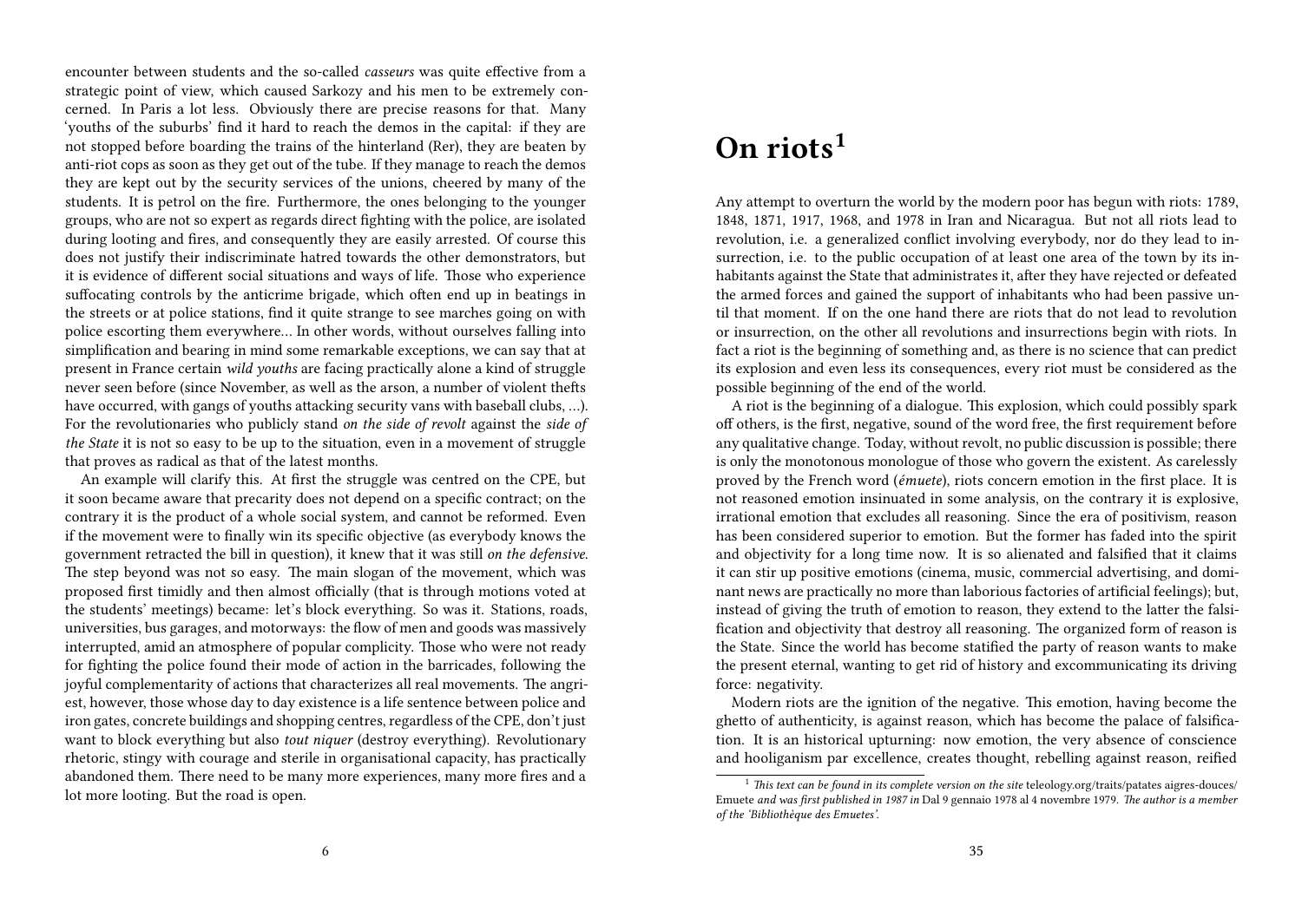were networks of worker solidarity); finally, in the second half of the Seventies, following the so called industrial reorganization, that is to say investment in places where labour was cheaper, it has abandoned the population of the suburbs to their current condition of lives in excess, creating the social conditions favourable for the explosion of angry nihilism. Will capital be asked to solve the problems that it itself creates yet again? Will we see again the most vile acrobatic dialectics between capital and work?

As concerns education, the other form of integration, it is soon said: its task is to prepare for work; if it did not have such task, it would be a useless exercise at the best and a device of special surveillance at the worst, as it is proved by the ZEP (Priority Education Areas) implemented in 1981 and involving 20% of the schoolchildren all over the country today. In short, any request for integration is no more than the latest attempt to keep the social corpse alive.

The contradictions implied in the logic of integration also concern the rioters, at least in part, or those who claim the right to speak on their behalf. Once revolt has been welcomed with joy, it is necessary to understand whether the latter broke out as a result of the will to destroy *the system* (as happened during the revolt of Watts, according to a situationist analysis) or just *its inequalities,* whose structural character has not been grasped. A remarkable element, however, makes the first hypothesis quite plausible: the fact that the youths of the *banlieues* could easily acquire goods through other means, i.e. networks of trafficking and delinquency. One of the tasks of theoretical critique, however, is precisely to demonstrate that a generalized 'integration' is impossible and so is any unrealistic request for political perspectives opened by the riot. In a word, oppose the necessary disintegration of the current system of dominion to the litany of social integration. And it is well known, the creation of the new can only come from such disintegration.

*April 2006*

This booklet and the coming one (*'Nights of Rage'* will be followed by *'Days of Refusal'*) are a small contribution so that these experiences are adopted, discussed, and spread in Italy. What's happening in France today is a sort of 'weapon mill' with which to sharpen our ideas and practices, in the night as well as in the day.

*May 2006*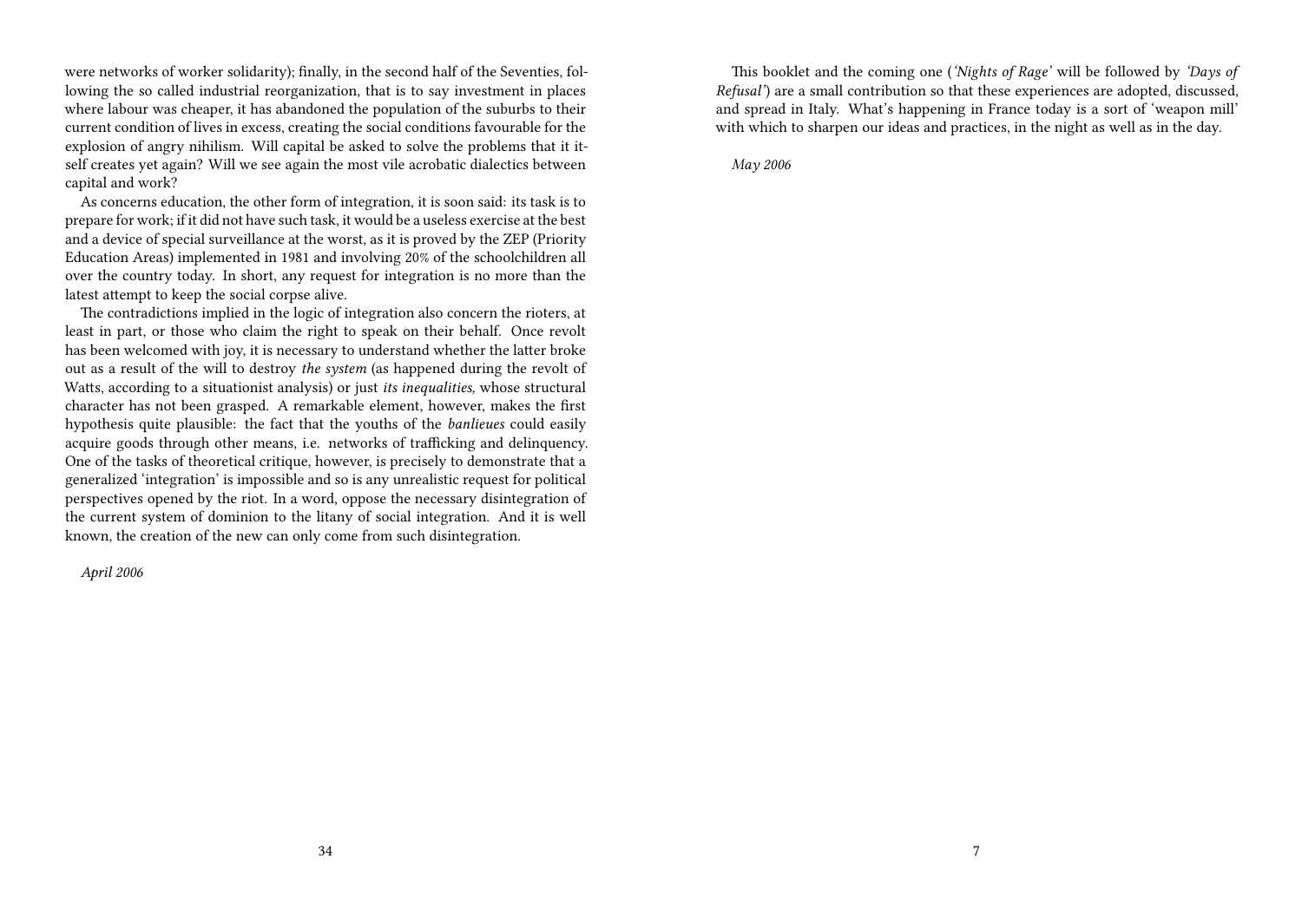# **Nights of Rage**

### **First night: October 27–28<sup>1</sup>**

Two teenagers, Ziad, 17 years old, and Bouna, 15 years old, are electrocuted and die after taking shelter in a power station while fleeing police in Clichy-sous-Bois (Seine-Saint-Denise). Another youth, Metin, is seriously wounded. At first police, the prefect and the home secretary deny that the youths were being chased. A second official version released later states that the youths were probably committing a theft in a yard and were therefore escaping. This version is not confirmed by the surviving boy who, according to the investigators, 'does not remember anything'. The local investigating magistrate claims that the youths 'were not criminals' as their police records were clean. Later he also confirms that they were running away from a routine identification and therefore they were not committing any theft. The escape, which also involved other boys, was due to the fact that some of them did not have identity documents, including Metin (who was waiting for his status to be recognized).

As the news spreads, 'uncontrolled gangs of dozens of youths' (to quote the words of fire brigade officials) give vent to their rage. They pelt firemen, who have come in aid of the electrocuted youths, with stones; then they destroy a few bus stops, set fire to 23 cars (including police cars and council vehicles) and skips, attack a commercial store, a school, a post office and the city hall. 300 police officers try to deal with the youths' rage for a few hours.

### **Second night: October 28–29**

About 400 youths fight with police by throwing Molotovs and stones in Chêne-Pointu (where Ziad and Bouna lived). Shots are fired at a CRS vehicle (French antiriot brigade). During the night a dozen policemen and a journalist are wounded and about thirty cars and many skips are burnt. 19 people are stopped, 14 of whom are held in custody. The police union ask for more power, on the pretext of shots

declaring that it is impossible to carry on this way, puts its destructive capacity into action. So don't ask for political programmes, perspectives or outcomes of the revolt. That would be a pitiful return to the usual 'what can I do?', a question that we hoped was finally lost among the junk of past history. More simply, just ask yourself *how can I act*: anything else would simply be a placebo..

## **Integration**

'*I want to be integrated for what I am'* Twenty-six-year-old girl of Algerian origin

*'Watch out Worker! Do not mark your brothers, the ones that they call thieves, murderers, prostitutes, revolutionaries, prisoners with the stain of infamy. Do not curse them, do not sling mud at them, Save them from the fatal blow. Don't you see that the soldier approves of you, the judge calls you to testify, the usurer smiles at you, the priest cheers you on, and the cop excites you?'* E. Coerderoy

It is not easy to be wrong about the cause of the riots in the French *banlieues*: the fact that they depend on social alienation is so obvious that cannot be denied. But very few are inclined to understand the reasons for this situation. Hence the request for social intervention aimed at integration. In this way an inevitable political lie soon follows etiological lucidity. Those who ask for social intervention in good faith are simply under the illusion that society can be changed, whereas it is a question of changing societies; at least those who are not in good faith are paradoxically more sincere: they well know what social control is implied in such interventions.

Integration would mean first of all getting involved in work; but as work is a product of capital and therefore synonymous with submission and exploitation, it is more and more divided between ultra-specialised technocracy and progressively marginalising demeaning tasks. These are the two faces of flexibility: the rampant entrepreneur and the suffering proletarian. No need to say which of the two is the destiny of the *banlieue* youths, as is proved by the fact that the age for apprenticeship has been lowered to 14 (following a proposal by prime minister De Villepin on November 9, in sharp contrast with the age of compulsory education that has been fixed at 16 since 1959) and by the law on first employment (CPE), which establishes that workers can easily be sacked during the first two years of employment.

After all, few realize that it is capital (and therefore work) that created the situation that the former is now required to sort out: during its imperialist expansion first it created the conditions of hardship that forced millions of people to emigrate, then it knew how to import and exploit cheap labour in the industrial areas (creating the big council estates after the second world war, where at the time there

 $<sup>1</sup>$  This chronology does not intend to give an objective account of events that occurred in France</sup> during the revolt of the 'scum' between the end of October and the first weeks of November 2005; not only because of the sources that have been used (newspapers, press agencies, police reports, websites, and 'blogs' on the internet, which sometimes are real collections of collective memory), but also and mainly because the sense of a chronology lies not so much in the presentation of past events as in the lines that such events can trace in the present.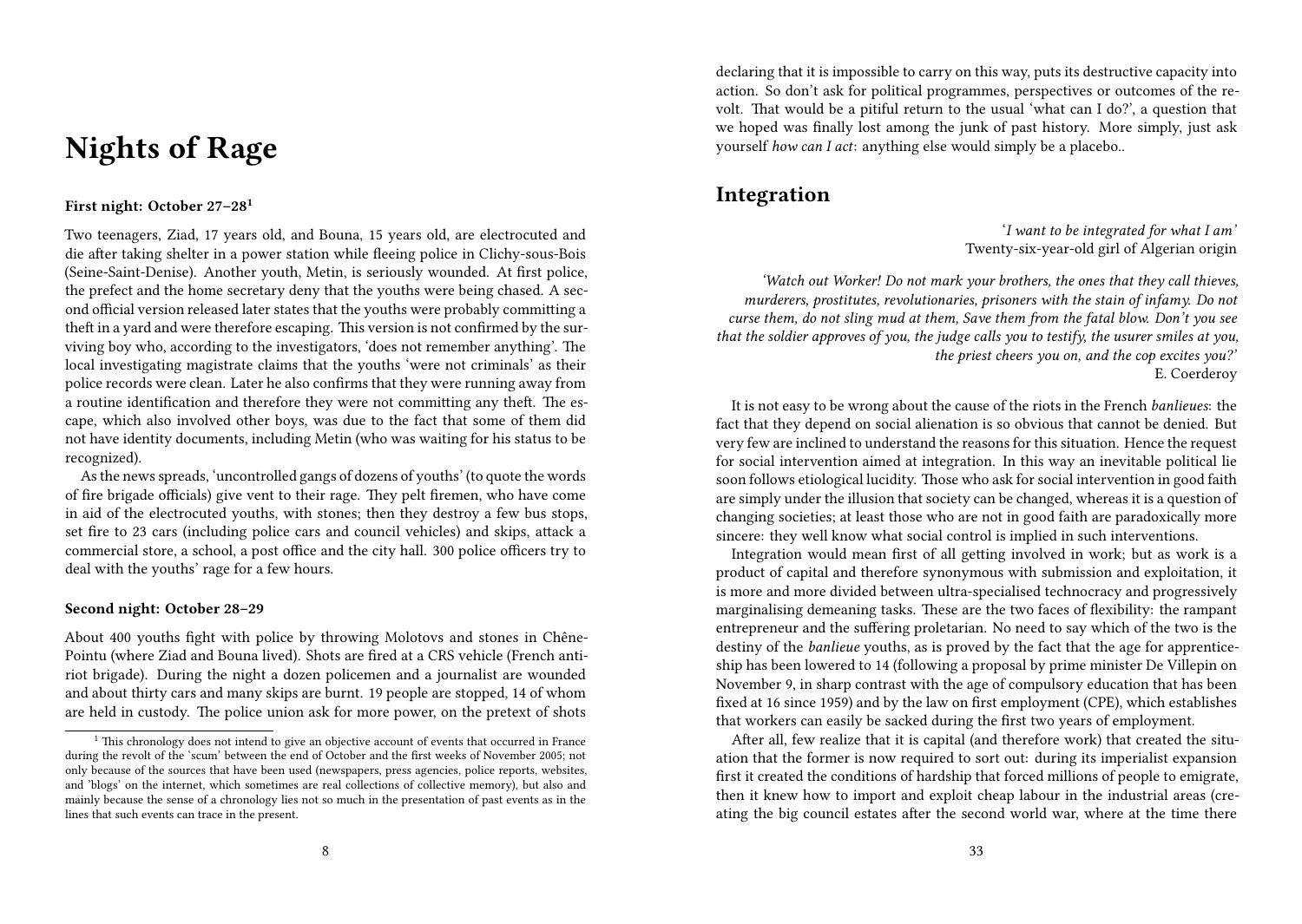practical analyses that are able to support such a statement. The very idea is in the first place ambiguous, as it seems to suggest that, historically or logically, behind the state of exception there is or could be some kind of virgin power capable of functioning properly, without abuse, violence and injustice; as a matter of fact, on the contrary, it is power as such that is abuse, violence, coercion and immorality, clear discrimination and arbitrary justification of all forms of oppression. After clarifying that, it is the force of events that brings us to consider further what there is behind the declaration of the state of emergency.

Officially, the state of emergency is the suspension of the law (and therefore of all the rights and freedom that the latter is supposed to guarantee) in order to defend the law itself. This operation, which is obviously paradoxical, is justified by any situation of danger whatsoever. The fact that it has become the rule means that the state of exception is constantly being applied, regardless of its official proclamation: from the politics on immigration (which not only involve severe limitations of people's right of movement but is also based on the concentration camp style system of detention centres) to the periodic creation of red zones (where citizens' freedom is actually suspended), the strengthening of measures of control (which are invading every individual's life in spite of the democratic defence of privacy) to the abuses committed by police every day ('abuses' being an euphemism), the list of normal exceptional measures could go on for pages and pages. It is obvious that the young people of the *banlieues* are well aware of this normality as they not only live in a situation of territorial segregation but also and mainly experience police repression on a daily basis, with its repertoire of abuse, humiliation and violence that accompanies searches and arrests. The declaration of the state of emergency in France would not be regarded as a scandal were it not for its symbolic value: the restoration of a 1955 law introduced during the war in Algeria, unveils the idea of a colonialist management of internal politics; in other words, a sort of confirmation by the government that a civil war is in course.

The normality of the state of exception, therefore, inevitably reveals the violence that the State and rights are based on: violence used to keep the State safe (mainly in the form of the government monopoly of legal violence: police, courts and prisons) and violence employed to expand the State (wars, international embargoes, maximum security prisons, etc.). But this normality also shows how power is constantly aware of some immediate danger, the spreading of a potential for revolt that would be quite hard to defeat and suppress if it were to explode effectively. Hence the adoption of innumerable preventive measures, including incessant terror propaganda, a constantly renovated crisis and the spreading of insecurity, which transforms the fears of a drifting power into a common perception of constant danger.

The state of exception, however, has another potential that is rarely underlined by theoretical critique. Benjamin talked about an end of the *continuum* of history: a revolutionary event coinciding with the interruption of normality, and which, fired at police. Sarkozy announces that all police cars will be equipped with video cameras.

### **Third night: October 29–30**

On Saturday October 29 500 inhabitants of Clichy-sous-Bois organise a silent march in memory of the two electrocuted teenagers. Some demonstrators wear white tshirts with the names of the two victims and the words 'dead for nothing'. In the night skips and cars are set fire to but no fights with the police occur. A dozen youths carrying hammers and petrol cans are stopped.

### **Fourth night: October 29–30**

Objects are thrown against police in the Forestière area. The CRS shoot a teargas cannister inside a mosque where a group of women are praying. As they leave the mosque, the latter are abused by the policemen: 'Go home bitches and look after your children'. A Muslim resident in Clichy claims: 'If this had happened in a synagogue they would have said it was a scandal'. As a result of the fighting, 6 policemen are wounded and 11 people are stopped.

### **Fifth night: October 31 — November 1**

On October 31 the two dead boys' parents refuse to meet home secretary Sarkozy, who had called the youths of the suburbs 'scum'. The same day three youths (one French, a Moroccan without documents and a refugee from Cote d'Ivoire), who had been stopped the previous days in Clichy-sous-Bois, face summary trial and are sentenced to 8 months, two of which to be spent in jail, on charges of assaulting police. Another 5 youths are arrested and awaiting trial. 'You are locking us up without any evidence', they scream as they hear the news of their arrest. Groups of adults organise rigorously Muslim (*Le monde*) social service units, in order to try to avert further violence. The rebels have no intention of following their suggestions as they trick them and manage to attack police with stones and Molotovs. More cars are set on fire and skips set alight: the fire brigade and police are punctually welcomed with stones from the surrounding streets and estates when they turn up. Police then shoot teargas and flash-balls (rubber bullets). The metropolitan police garage in Montfermeil, close to Clichy-sous-Bois, is also set fire to and more fires occur in other parts of the region resulting in a total of one hundred burnt out cars.

### **Sixth night: November 1–2**

The revolt spreads all over France. 228 cars are set on fire throughout the country, most of which in the Seine-Saint-Denis area where many police cars and fire en-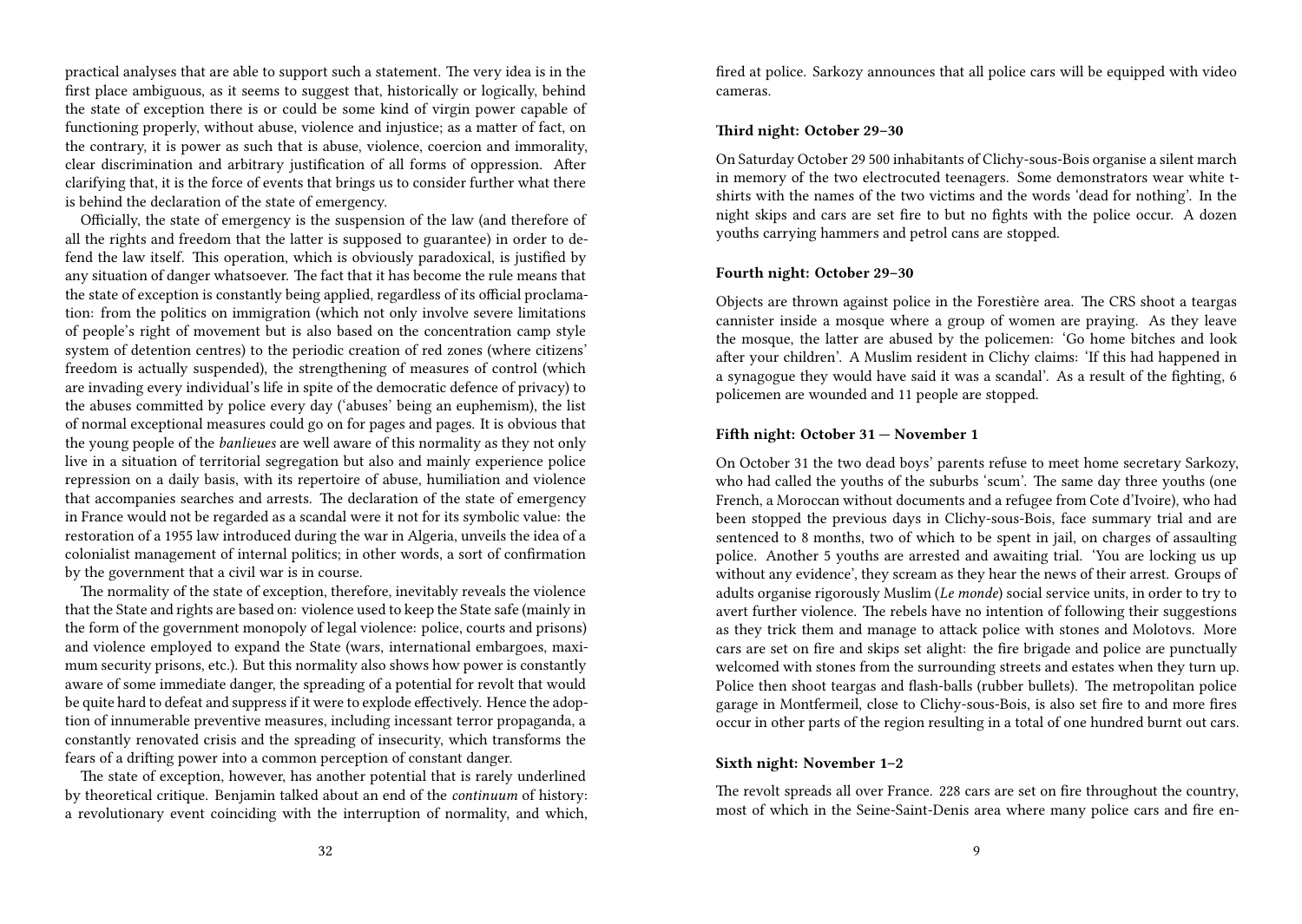gines are also burnt. According to the government, this is the result of 'a normal day's urban violence'. In other departments involved in the revolt direct battles with police are quite rare. The strategy of the rebels, in fact, consists in forming small groups that move rapidly and light fires, avoiding frontal battles with police.

Home secretary Sarkozy claims: 'We won't be soft with those who disobey the law so that we can better help all the others' (*Le Parisien*).

### **Seventh night: November 2–3**

Roughly 400 vehicles are set on fire all over France. In the suburbs of Paris not only are cars set alight but there are fights with police and attacks on a police station, a commercial store and a prête-a-porter shop. A few cars are burnt just outside the palace of the prefecture in Bobigny. In other departments (Hauts-de-Seine and Aulnay-sous-Bois, both in the north) Molotovs are hurled at police stations. Three journalists of France 2, the State television, have to abandon their car in flames in front of dozens of rebels: soon it is only a burnt out wreck. A few police officers are wounded; a fireman suffers second-degree burns as he is hit in the face by a Molotov bottle. A Renault car showroom, a few schools and a bank (in Sevran) are also set fire to. Gunshots are fired at the CRS and the police in La Courneuve and Saint-Denis. Furthermore in La Courneuve Molotov bottles are launched against the site of Eurocopter, whereas in Clichy-sous-Bois a fire station is attacked. A regional railway line (Rer) is disrupted owing to continuous hurling of stones at the train.

Sarkozy declares that this violence 'is not at all spontaneous', on the contrary 'it is perfectly planned. We are trying to understand who is behind it'.

### **Eighth night: November 3–4**

Roughly 900 vehicles are set on fire all over France, 519 of which in Ile-de-France (an area in Paris) and 250 in the department of Seine-Saint-Denis alone. Five policemen are wounded by hurled objects. Seven cars are also burnt in the centre of Paris. All in all direct fights with police do not occur. *Le Nouvel Observateur* states that owing to fights and arrests that occurred the previous days the 'scum' have chosen to act outside their territory. The same paper acknowledges that symbols of authority are mainly hit, along with some private interests. In fact many buildings of public authority are hit, especially schools, council buildings and police stations (with Molotovs in various areas). In Val d'Oise, where 105 cars are burnt, a supermarket is also looted. In Seine-Saint-Denis a sports shop is looted. Public transport is suspended in many areas for security reasons. A massive fire broke out in a carpet depot in Aulnay-sous-Bois. Other depots are set on fire in a number of areas. A few Molotovs are hurled at the court building in Bobigny. Gunshots are fired at vehicles of the CRS in Neuilly-sur-Marne. The communist mayor of Stains witnesses his car

three ingredients of the contemporary citizen are an incapacity to disdain, an impossibility to act effectively and an affectation of weakness, all strengthened by the horrendous mix of technology and spectacle that lavishes the surrogates required to avoid the ever present eventuality of psychic collapse before oneself, one's resignation and isolation from the world. In order to claim to lead a normal serene life in the present situation, first you must have lost the ability to see and listen (anaesthesia); then, when events get too much and you cannot ignore them, you lose the creative ability to react (asthenia): hence the general resignation that does not fall into depression because it is supported by a generalized politic of fear (not only of others but also and mainly towards one's own present and future) and by the innumerable technocratic modes of *divertissement.*

Different forms of life, however, grow up and spread outside citizenship. Those who have kept the ability to be indignant about this world and to nourish strength and imagination to invent forms of reaction and attack against its inhuman banality – as well developing the courage necessary to put them into action – will on principle be without citizenship in this world. They do not have citizenship but they do have life, they have a vitality that cannot be reduced to any form of survival. In part undesired products of this society that continuously return like uncomfortable dregs to disturb its sleep, in part rational and passionate choices of rebellion, these clandestine and barbaric forms of life will not stop obstructing, attacking and burning until the last fragment of this injustice is eliminated. No, Monsieur le President, the French rebels are not children of your Republic, which bleeds blood; they are children of the same anger that will await you at every corner of the world to present you with the bill.

### **State of exception**

'*It is a security measure that has been taken to equip police with any means they need to restore peace definitively'* J. Chirac

'*Modern totalitarianism can be described as the setting up of a legal civil war through the state of exception. This allows not only the physical elimination of political adversaries but also that of entire categories of citizens who for whatever reason cannot be integrated into the political system. The intentional creation of a permanent state of emergency (even if it is not declared such) has since become an essential practice adopted by contemporary States, including the so-called democratic ones.* G. Agamben

The state of exception is the rule: it is hard to find a more common expression in present theoretical-critical discussions. It is just as hard though to find critical and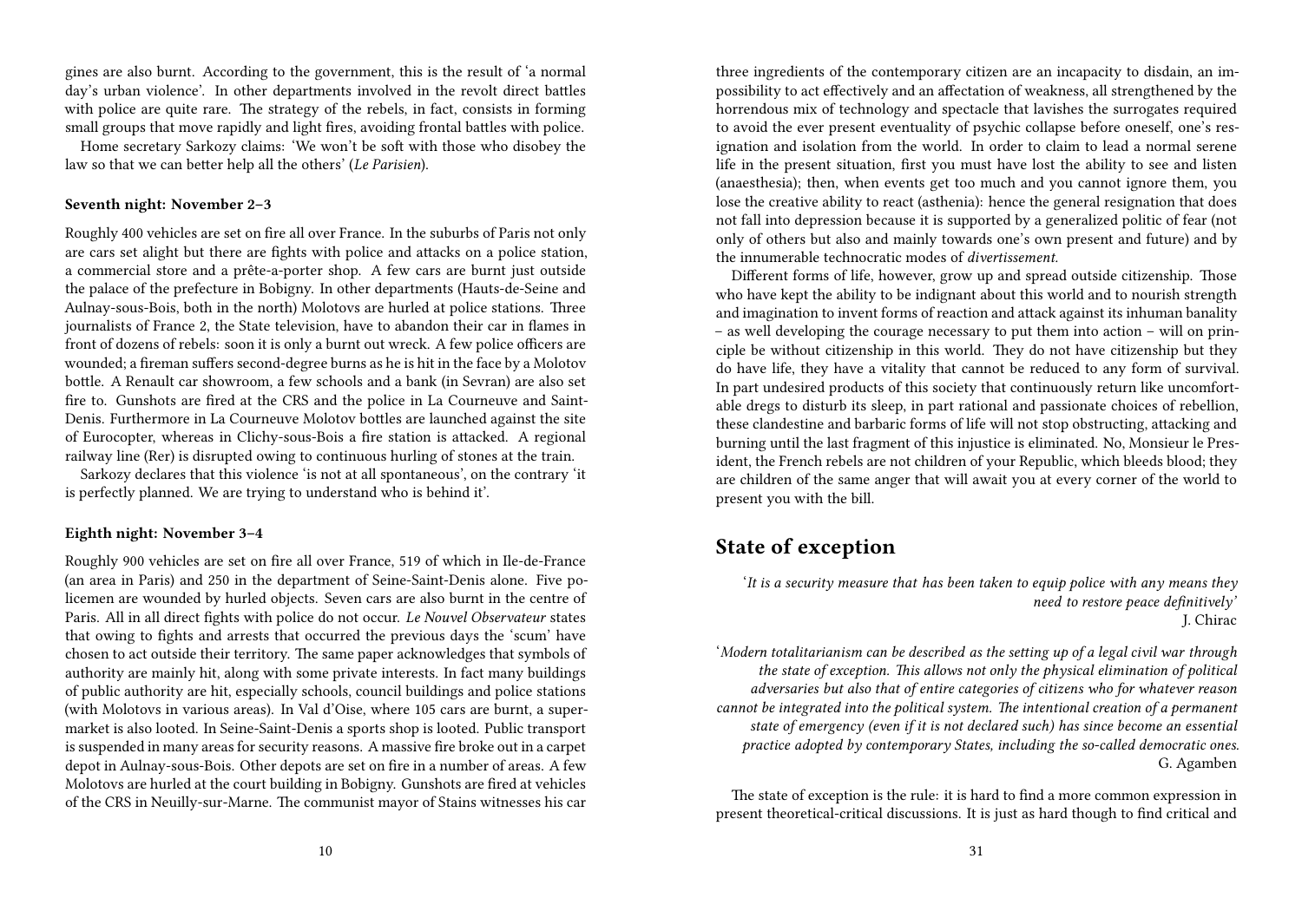Of course, one could object that destroying a bank, a prison or a court is quite different to setting fire to a car in the suburbs. True, but only up to a point. To understand this, one could carry out the following hypothetical experiment. In order to understand, try this experiment. Imagine that a certain practise occurs universally; in other words imagine that the latter is imitated by everybody everywhere: for example, that *all* banks are attacked and destroyed. Well, that would be a turmoil not all that dissimilar to revolution. Now repeat the experiment with cars: imagine that *all* cars are set on fire. Would the consequences of such an event be revolutionary in the same way? Would it mean a radical upheaval of the entire social system? An hypothesis not to be rejected.

## **Ideology of citizenship**

'*I want to say to all kids living in difficult areas that no matter where they come from, they all are children of the Republic'.* J. Chirac, November 14 2005.

'*A republic is a form of government that puts itself over the people, leads it, educates it and does whatever it wants with it. It has armies and obliges reluctant people to submit to the law And, like all governments, it does not find obstacles in its running but in the resistance of the governed and in the fear of a possible insurrection'.* E. Malatesta

'Children of the Republic': so Chirac addresses the inhabitants of the *banlieues* in order to pacify them (in his attempt to counterbalance Sarkozy's offensive declarations). Those who know how corrupt republican institutions are, like prostitutes who have gone rotten with gold, would have good reason to feel offended. Just as the State calls itself Homeland when it gets ready to kill, so it calls its subjects 'citizens' in order to make them its accomplices and bring back legal servitude.

The principle of citizenship, however, was already denounced long ago as the ideological proclamation of a fictitious equality that covers social hierarchy: they said that citizenship is nothing but a new social hierarchy of a bourgeois kind. For a long time now, moreover, in its retreat the principle of citizenship has shown the bare life that it claimed it was concealing. That was the terrible revelation of the two world wars of the twentieth century: behind the citizen there is not only the bourgeois form of life but also, deeper down, bare life which, once the outer coating is removed, loses any value, right or dignity.

Today it is worse, the universalization of the citizen has resulted in the ordinary man whose behaviour and feelings are quite consistent with dominant models. A grey, sad conformity based on anaesthesia and asthenia, held together by fear. The being set on fire while talking to a group of youths. Many buses are also set on fire: in Trappes (Yvelines) 27 buses are destroyed in a fire that is started in a bus garage. In the night about 250 people are stopped by police all over France. In Sevran a disabled woman is injured during an attack on a RATP bus.

Prefect Cordet claims: 'Large gangs are disappearing as violence is now being perpetrated by a great number of small groups that move very quickly'. Home secretary Sarkozy declares that the government is determined to adopt a tough attitude. Marine Le Pen, Jean Marie Le Pen's daughter and vice-president of the neo fascist party Front National, asks the government to adopt emergency measures. Philippe De Villiers asks the premier 'to strengthen the reaction of the government towards what appears to be an ethnic civil war'.

### **Ninth night: November 4–5**

754 vehicles are set on fire during the night and 203 people are stopped by police all over France. During the afternoon a great number of cars are burnt in an underground parking area in Bobigny: many of these cars belonged to the court situated in the area. A bus garage is set on fire in Aisne: two vehicles are completely destroyed and another two are seriously damaged. Other attacks against Renault car shops occur. A Molotov is hurled at a police station in Paris (in Place des Fêtes, XIX *arrondissement*). A court is ransacked and set on fire in Ile-de-France. A great number of schools are also destroyed and set fire to. A massive fire -flares up in a textile depot in Aubervilliers; a car shop and a supermarket are burned in Montreuil; a nursery school is set on fire in La Courneuve. In Seine-Maritime unknown people stop a bus and set it on fire after letting all the passengers out.

A few hundred citizens organise demos for the end of violence. During the night the Paris area is controlled by a helicopter equipped with spotlight and video camera; a further 2,300 officers are mobilized besides those already on duty. Attorney magistrate of Paris Ives Bot declares to *Europe 1* that the 'violence is organised'. Romano Prodi claims that similar explosions of violence will also soon occur in Italy.

### **Tenth night: November 5–6**

1,295 vehicles are set on fire, 741 of which in Ile-de-France, and 312 people are stopped by police. Objects (stones, bike wheels and trolleys) are hurled at police from buildings in Yvelines. There is an attempt to set fire to a council oil depot. The windows of a McDonald's store are destroyed by a car used as battering ram in Corbeil-Essonne. The store is eventually set on fire. In Grigny, south of Paris, about 200 rioters engage in fights with police and a few pump-gun shots are fired against officers: dozens of policemen are injured, 2 quite seriously. In Evreux, Normandy, about 60 vehicles are burnt in the night as well as a commercial store, a post office,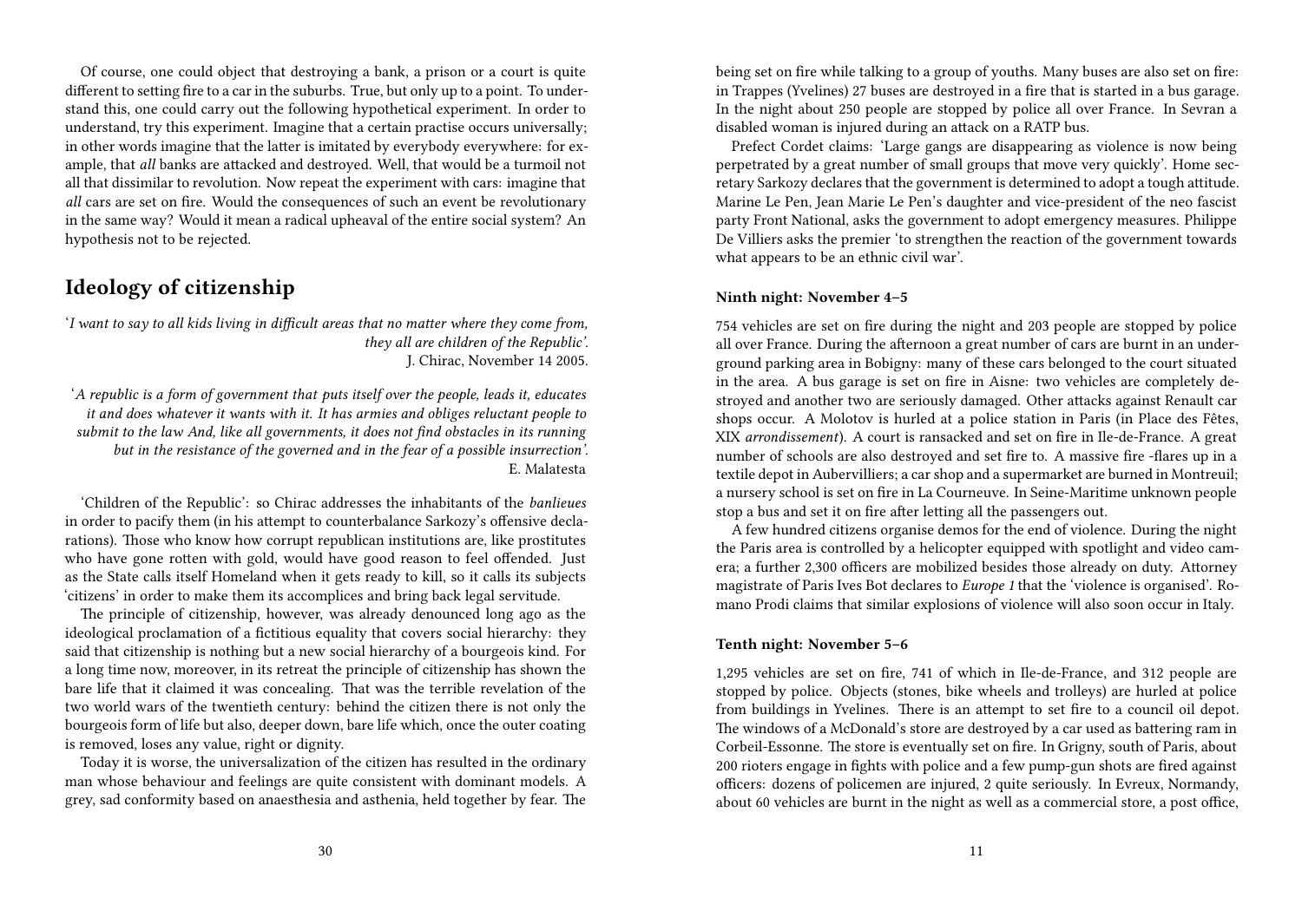the council hall and two schools; officers are injured during the fight. Still in Grigny two schools are set on fire. In Noisy-le-Grand (Seine-Saint-Denis) a big school and many cars are also burnt. Sabotage and fire occur in electrical plants belonging to EDF in Grand Vallauris (Maritime Alps department). A Korean journalist of TV Kbs is assaulted in Aubervilliers. 13 cars are also set on fire in the III, XIII, XIX and XX *arrondissement* in Paris; 30 people are stopped, 11 of whom are 'caught in the act of making incendiary devices'. Fires also break out in areas of France that have so far been relatively calm (Bretagne, Alsace, Lorraine, Auvergne, Limousin and Cote d'Azur): it is mainly burning of cars caused by launching of Molotov bottles by small fast groups that act in spite of the presence of numerous helicopters. Bus garages are burned in various areas. Even if direct fighting with police does not often occur, the latter are punctually targeted with stones when they pass. Incendiary bottles are also hurled at police and the fire brigade in Loire. Two policemen are injured following the explosion of a skip hit by a gas cannister in Grenoble. About 150 Molotov bottles are found in a depot in Evry.

### **Eleventh night: November 6–7**

It is the climax of the revolt: 1,408 cars are set on fire, 395 people are stopped by police (83 have been arrested since the beginning of the riots), and a great number of officers are injured. 'It is a new kind of urban guerrilla, which moves very rapidly and sets fire, destroys, attacks, avoiding direct fighting with police and able to use all modern means of communication' (*Libération*). The first fights occur in a 'hot area' in Toulouse, where rioters fight against police. A Molotov bottle is hurled at the electoral site of MP Pierre Lellouche in Paris. A great number of cars are burnt in Rouen where a car is also used as battering ram against a police station; the same method is used against a police station in Perpignan. A nursery school is set fire to in Saint-Etienne where public transport is interrupted owing to the numerous attacks. The site of a TV station in Asnière-sur-Seine (Haute-de-Seine) is destroyed by fire in the night. Fires also break out in Lyon (where three nights of fighting had occurred before the revolt started as an Arab youth was beaten by police), Lille, Orléans, Nice, Bordeaux, Strasburg, etc. A 13 month old child is injured in the head in Colombes following an attack on a bus. In Rosny-sous-Bois a juvenile recreation centre is attacked; a motorbike shop is also attacked in Aubervilliers, as well as a nursery school in Saint-Maurice, a treasury office in Trappes and a pharmaceutical depot in Sur. Molotov bottles are hurled at a church in Sète, without causing serious damage. A 61-year-old man dies after being assaulted as he attempts to secure his car.

The French Committee of Islamic Organisations launches a 'fatwa' that condemns the violence under way. The major of Raincy (Seine-Saint-Denis) organises civilian security units to patrol the town. Justice secretary Pascal Clement declares: 'It was *Consequently, every revolt unleashes a universal potential of rebellion that only the transversality of contagion will be able to realise, so that this civil war becomes a social war against capital.*

Neutrality is impossible in a context of civil war. If you claim to be neutral you are choosing one side while giving the impression you are not, you are collaborating under the mask of 'not having any other choice'. But neutrality is simply the most common self-justification in the grey zone and it is also the mother of every form of voluntary slavery. *In a context of civil war any form of neutrality is potentially hostile to rioters.*

## **Widespread power, widespread attack**

*A nihilist fire does not save its arsonists. It is their areas that burn, their neighbours and parents' cars; they loot their brothers and sisters' nurseries and schools. They make a clean sweep of anything that makes life better and easier, that allows them to amuse themselves, communicate or find a job.* Philosopher A. Glucksman, *Le monde,* November 21 2005.

*The town planners always get it wrong: they consider cars (and their sub-products such as scooters) essentially as means of transport. It is a materialisation of an idea of happiness, which developed capitalism is trying to expand to the whole of society. Cars as the pinnacle of the wellbeing of alienated life, and inseparably as essential products of the capitalist market, are at the centre of the same global propaganda.* G. Debord.

Power does not reside in any Winter Palace that can be attacked by revolutionaries, nor does it articulate throughout the various centres of production that workers can occupy. It does not only include political, police and judicial operations but is also a capillary system of relations that, as they expand over the whole of society, affect individual and collective deeds. Basically power produces and ratifies forms of life that, in their ways of feeding themselves, consuming, moving, communicating and thinking, are easily adapted to the requirements of dominion. Power seems to be invincible everywhere, but for the same reason it can also be hit anywhere (obviously with different levels of strategic attack). This is quite a banal question that could be studied at the Collège de France not long ago. But if all that is true, it is also clear that any complaints about the damage caused by rioters towards third persons is absolutely ridiculous. Be it owners of cars set on fire by the French autoclasts, disturbed customers of a sabotaged bank or commuters disturbed by a roadblock, any claim to be a third party is always equivalent to that of being neutral: an hypothesis to be rejected.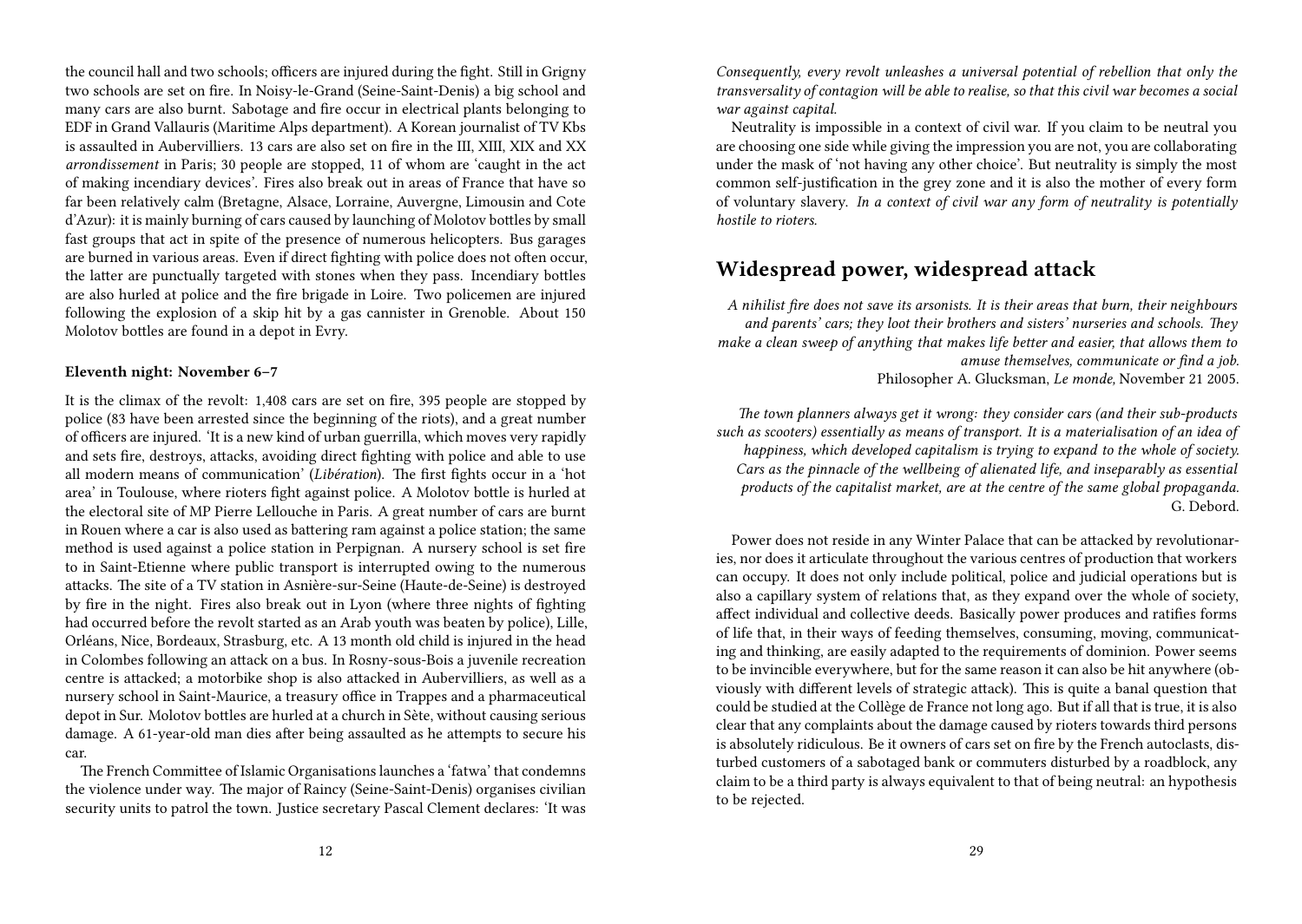# **Hypotheses not to be rejected**

## **Civil war**

*'Philippe de Villiers has asked the premier Dominique de Villepin to raise the level of the State's response to what seems to be a real ethnic civil war'.* (Reuter, October 29 2005)

> '*Sincere and open civil war is better than a rotten peace'.* M. Bakunin

The current generalised war scenario, having gone beyond the borders between exterior and interior, having *in its own way* taken the war home, is precisely that of a civil war in act.

*Civil war*, therefore, is not a value to be exhorted, nor is it a myth to serve as encouragement.. On the contrary, it is an obvious fact, a starting point. It is something that is normally silenced (in the name of a false unity of purpose, a slogan used as an injunction to social order) or, when it openly explodes, it is mystified as an ethnic-racial matter ('clash between civilizations', as it has recently been labelled).. But this civil war is not an internal fight within a homogeneous social context, nor is it a conflict between different identities; on the contrary it is the actual proof of the fictitious character of any unity: a fiction behind which the constant and unilateral offensive of capital against all the exploited, alienated and excluded (in other words against all the damned of the Earth) tries to hide itself. *When rebellion and revolt break out, we cheer with joy the surpassing not only of all fictitious unities but also that of the unitalerality of attack.*

Those upon whom power inflicts attacks and abuse every day and can attempt to upturn the relations of strength at any moment and with any means necessary, do not belong to any ethnic category. It is beyond doubt that certain peoples are most oppressed by dominion, excluded from mythical western wellbeing and confined in the innumerable ghettos of the planet; but, insofar as dominion affects everyone and everyone's life, this is only a difference in the intensity of the generalized nature of oppression. To each his own. The misery of exploitation and the precarity of life are not peculiar phenomena that only affect those who do not take an active part in the economic cycle and political representation. On the contrary it is a universal situation that affects everybody: submission to economic and political dictatorship. just urban violence until last weekend. Now it is a real uprising'. The home secretary announces that majors and attorneys will be allowed to impose curfews and that an emergency law that was applied in Algeria on April 3 1955 (when the country was a French colony) will be restored. Sarkozy also announces that massive searches will be carried out wherever the presence of weapons is suspected. De Villiers claims that the army should intervene and that all immigrants should be arrested. Meantime three 'bloggers' are arrested (two from Paris and a minor from Aix-en-Provence) accused of instigating attacks against the police through the internet.

### **Twelfth night: November 7–8**

1,173 cars are set on fire, 12 policemen are injured, 330 people are stopped by police and 226 French towns are involved in riots. Again public buildings, schools and buses set fire to; two Italian journalists are attacked in Clichy-sous-Bois. Rioters stop a bus in Toulouse, let all the passengers out and set fire to the vehicle. The paper *Hal reporter del popolo* spreads the news that a boy is seriously injured in one hand after attempting to throw back a tear gas cannister. All in all riots are diminishing in the Paris area but continue in the provinces. Muslim organisations vent their anger against violence once again. In a few areas it is forbidden to sell petrol and gas bottles to minors. A bus explodes in Bordeaux after being targeted with Molotovs. In Lyon the underground night traffic is interrupted owing to various incidents and the continuous launching of molotovs on to the tracks, whereas nine buses parked in a depot are destroyed. A 53 year old man is injured after being hit by a handle thrown from a building. Michel Gaudin, general director of the national police, declares that rioters are animated by a true 'anti-institutional will'.

Small episodes of urban guerrilla actions occur in Brussels (where some cars are set on fire) and Luxemburg. In the night between November 7 and November 8 three cars are set on fire and the window of a shop is destroyed in the Cagliari area (Sardinia, Italy), where a few cars had already been set on fire a few days before.

### **Thirteenth night: November 8–9**

During a parliamentary question time Sarkozy declares that he demands of all attorneys that 'any foreigner, no matter if regular or irregular, who has been sentenced be deported, including those with stay permits. When one has the honour of having a stay permit the minimum one might do is not be arrested for provoking urban violence'. The same day a bill imposing a state of emergency in France 'starting from November 9 2005' is made known. It establishes that:

• people and vehicles are forbidden to circulate in certain streets at certain times;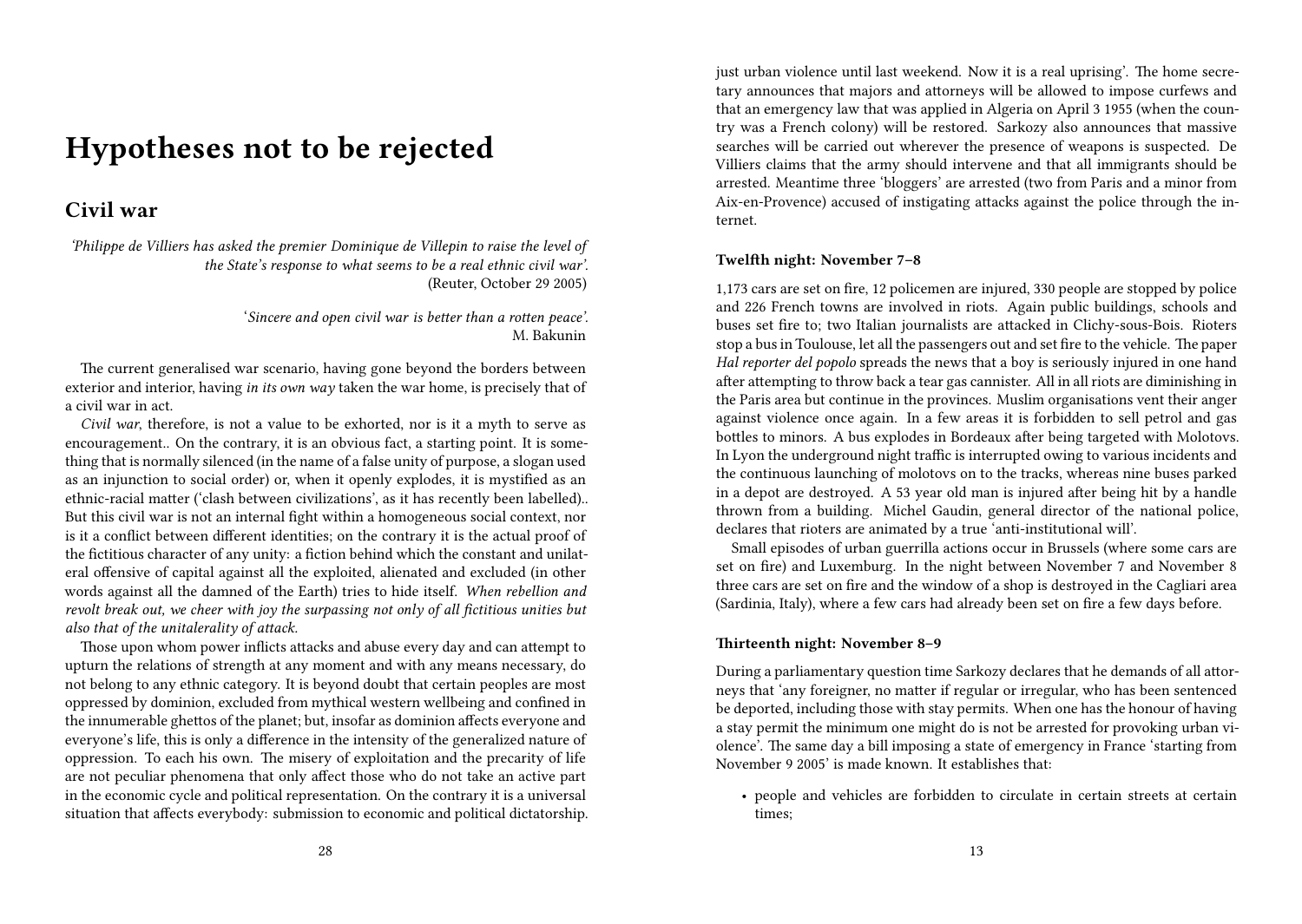- security areas are created where rules of behaviour are imposed;
- living in certain departments is forbidden;
- seditious meetings are forbidden;
- certain people are to be put under house arrest;
- searches are allowed in the day as well as in the night;
- radio stations, movies, theatrical plays and the press must be controlled;
- any kind of weapon and munitions must be handed in police stations.

In the evening home secretary Sarkozy sends a telegram to the attorneys asking them to deport all foreigners who have been stopped during the episodes of urban violence, including those with stay permits. 120 youths are involved in the measure, almost all of them with regular papers. Various human rights associations, the Communist party and the Green party unanimously denounce this sort of double condemnation (deportation of regular foreigners owing to other charges). The home secretary replies that it is not double condemnation, but simple deportation, that is to say direct deportation of people without them being sentenced(!). In 1994 first a high court then the State council had refused the measure taken by former home secretary Pasqua against two Algerians involved in riots in Lyon. The home secretary mobilises 11,500 policemen (1,000 more than the previous night).

As a result, attacks diminish considerably: only 617 cars set on fire and 280 people stopped by police (about 1,830 people have been arrested since the beginning of the riots, and about one hundred have been tried summarily). Schools are devastated by fire in La Courneuve and in Villeneuve-d'Ascq (in the north). Two shops are looted then set on fire in Arras, where a business and a recreational centre are also set on fire. The site of a local paper is attacked and set on fire in Grasse. A few Russian journalists are assaulted in Lyon, where the tube transport is still interrupted owing to an incendiary attack occurred in the previous nights. Night traffic is also still interrupted in other towns, including Grenoble. In the suburbs of Toulouse molotov bottles and stones are hurled at police. In Lille the town council hall is attacked. An attempt to loot a superstore in Marseille fails.

Rapper Magyd Cherfi depicts the rebels as 'desperate youths who believe in nothing'.

17 cars are set on fire in various towns in Belgium. 11 cars are also burnt in Germany (Berlin and Cologne), whereas molotovs are hurled at a school in Altenburg. Cars are also set on fire in Lisbon.

In Montréal (Canada) dozens of anarchists organise a demo outside the French consulate in solidarity to the French rioters.

specified area, where they can be hit by stones and Molotovs and from where rioters can escape easily, only to find each other elsewhere and start the game again (a dynamic that was largely employed in the sabotage of public lighting power plants which opened the nights of rage).

The fact that these considerations have not been taken into account by many is quite astonishing. The most important point to be considered, however, is the importance of the territory as battlefield for all of today's conflicts and those to come. In a society based on the circulation of money, information, people and goods, management of the territory is one of the most important operations carried out by power. For example, it is the way traffic circulation is set out that is slowly killing us with its poison, especially in metropolitan areas where urban spaces are reduced to alienating transit and service zones. It is an asymmetric, dehumanising and murderous reality that is killing life, where territories are being made more and more aseptic and impenetrable to those who, be it for needs related to the system or of out of individual choice, cannot be reduced to merchandise (and are therefore marginalized, locked up or deported).

At the same time, territory and traffic have become vital strategic factors in current and future struggles, with the spreading of practices such as road blocks and sabotage, the invention of new ways of living in the territory and the destruction of everything that is to all effects uninhabitable. Of course we do not know if the destroyers of cars are aware of that. We do not know if we are overestimating their rage. What is certain is that behind their destructive negative attitude there stands a positive attitude relating to their way of living and making human relations, which besides continuously reinventing language and gestures, brings about complicity and solidarity during the riots. It is a positive attitude that cannot be reduced to the representation set out by the forces of the enemy field, for whom, consequently, they are nothing but vandals, dumbness and senseless gesticulation. We are not elaborating a tedious neo-realist embellished image of the underclass. What we are trying to do is, once again, ask ourselves if it is possible to live in spaces and territory in a different way so as to encounter new accomplices and occasions of struggle to be exploded with due joy and radicality.

*March 2006*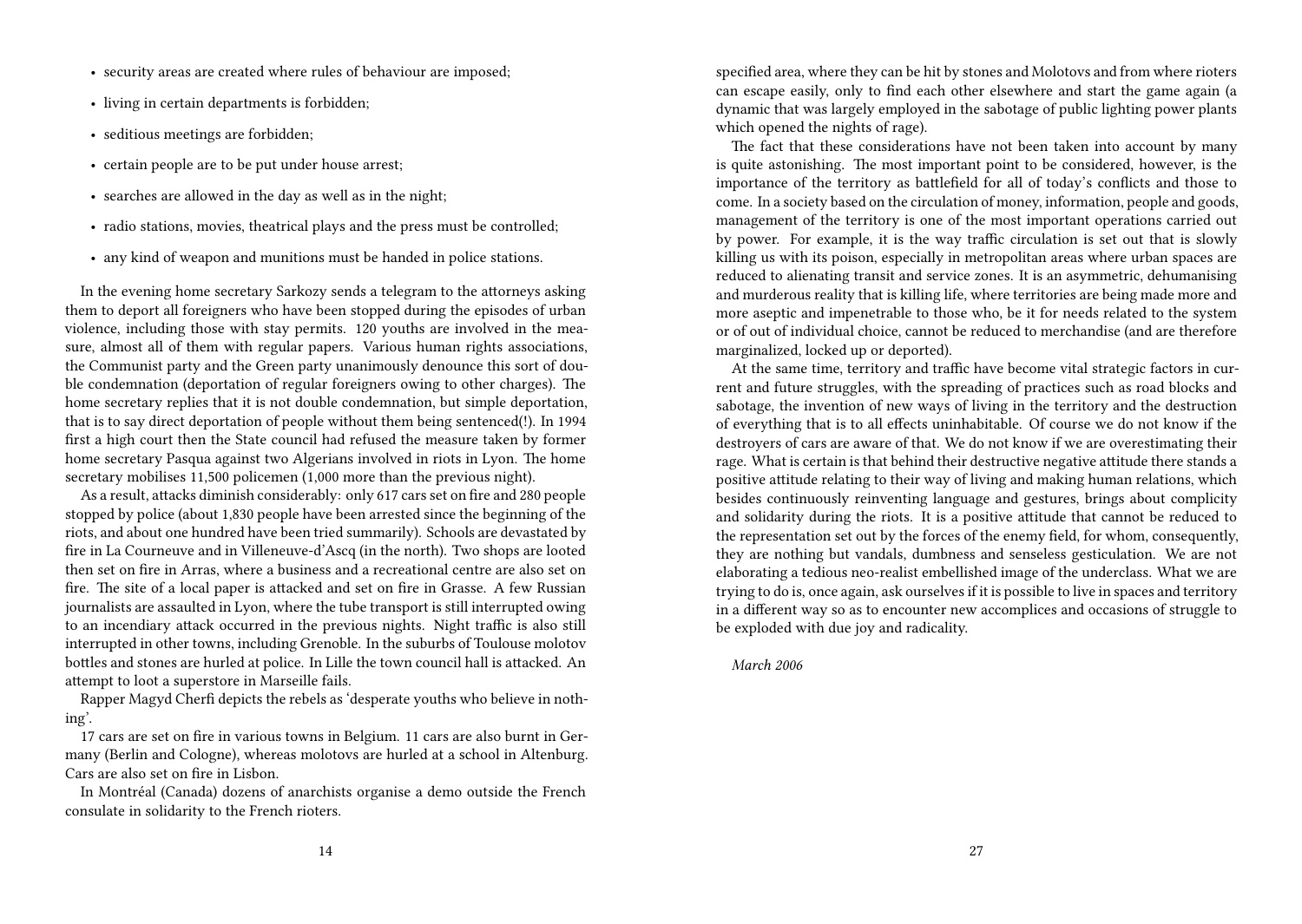are targeted: police stations, town halls, courts, banks, shops, commercial centres, schools and cars.

Some of these targets touch many people's civil conscience deeply. Why are schools set on fire, given that they could bring about the emancipation and integration of the socially alienated? Is it not true that education for everyone was an important conquest for humanity and its progress? Maybe; but if it is also true, and how you could deny it, that schools look more and more like prisons (both prisons and schools being part of the generalized prison-society), we should silence our conscience and look at a phenomenon that is *beautiful like a school in flames.* After all, the school system is based on a removal of meaning – in other words, schools are instruments for life or rather for work, which in turn is an instrument for life – and therefore schools have no meaning in themselves as they constantly refer to a meaning that is yet to come. In this way, as the future is denied and consists in dragging on between boredom and desperation, schools are losing their false pedagogic value. When instruments are in no way useful they become *fetishes,* and fetishes are only worth burning, possibly during fights with kids screaming 'tonight is my future'.

Civil conscience also has something to say about cars: why to set fire to the neighbours' cars if the latter share the same state of emergency as the rioters? First of all, most of the burned cars belonged directly or indirectly to institutions, secondly the 'scum' does not come from nowhere, but lives in a specific territory that does not represent any homogeneous human reality. On the one hand the rioters of the *banlieues* know they can count on the support and active solidarity of many inhabitants of the area (without such solidarity twenty nights of riots in a row would not have been possible), on the other they also know very well whom the cars set to fire belong to, and certainly the latter are not those of the rioters' direct or indirect accomplices. In the banlieus*,* like everywhere else, there stand zealous supporters of orders and dialogue, informers and profiteers, collaborators and various kinds of vile characters, as well as those who do not share *in practice* the unequivocal and clear position of the rioters. The youths of the *banlieues* do not tolerate any form of neutrality, dialogue or compromise with the institutions [*which is to represent a major problem during the anti-CPE movement in March and April 2006, especially in Paris].*

In other words, neighbours are not always friends or accomplices. Moreover revolts are not carried out at a symbolic level but at the concrete one of the struggle and the field of battle. Cars are set on fire not only because it is obviously a pleasure to see fires burning but also and mainly following a *strategic and territorial view*, that is to say by being in the territory through the struggle. It is only in the perspective of real conflict (and not in its representation or sociological translation) that the value of this practice can be understood. Setting fire to cars is quite an effective means of building barricades rapidly and it is also a useful way to draw police to a

### **Fourteenth night: November 9–10**

Magistrates launch an investigation for 'attempted murder' following the hurling of rubber bullets at police in Grigny. A great number of summary court procedures are carried out on November 9. 482 cars are set on fire in 152 different towns and 203 people are stopped by police (the total arises at 2,033 since the beginning of the riots). In Sens a police officer and a fireman are injured after being hit by stones. A police station, three schools and a council hall are targeted with incendiary attacks. Only 6 departments apply the curfew. A few incidents occur in Paris. The interruption of the night underground transport is reconfirmed in Lyon until Sunday. Magistrates forbid the selling and transportation of petrol cans in Bordeaux. Similar measures are taken in Loiret (Orléans) and Marseille. Toulouse, Lille, Marseille and Strasbourg are the towns most involved in incidents. The French national police impose the ban on any public demonstration in Paris from 10am on Saturday November 10 to 10pm the following day. It is feared that violence might occur in the city centre during the weekend.

Riots also occur in the suburbs of Brussels and other Belgian towns, still without direct fighting against police.

### **Fifteenth night: November 10–11**

As incidents continue to diminish in number, 463 cars are set on fire (111 of which in Ile-de-France) and 201 people are stopped by police. A few police cars parked inside the fences of the court are set on fire in Bordeaux. A policeman is arrested and another 4 are investigated and charged with abuse of violence towards a man in La Courneuve. 8 policemen in total are put under investigation following some documentaries on *France 2*. On Thursday November 10 another man (the fourth) is arrested for inciting violence through the internet: he risks from 1 to 7 year's imprisonment. Transportation and selling of petrol cans is also forbidden in Paris.

OnThursday Jean-Marie Le Pen, president of the Front National, ironically thanks premier Villepin and home secretary Sarkozy for proposing the same slogans and measures he himself put forward. Intervening in a TV program on *France 2*, Sarkozy declares that distinction must be made between the unfortunate youths of the suburbs and the 'scum' that are responsible for the incidents (and therefore he once again repeats his controversial statement). He also claims that 'children of African immigrants pose more problems that those of Swedish, Danish or Hungarian immigrants because their culture, social origins and polygamy create more difficulties'.

About 400 anarchists attack the French Institute in Athens (Greece) in solidarity to the rebels of the French *banlieues*: the windows of the building are smashed to pieces and a slogan is left on the walls: 'Those who sow armies reap social war in Paris, Athens and everywhere'. The windows of the local French Institute are also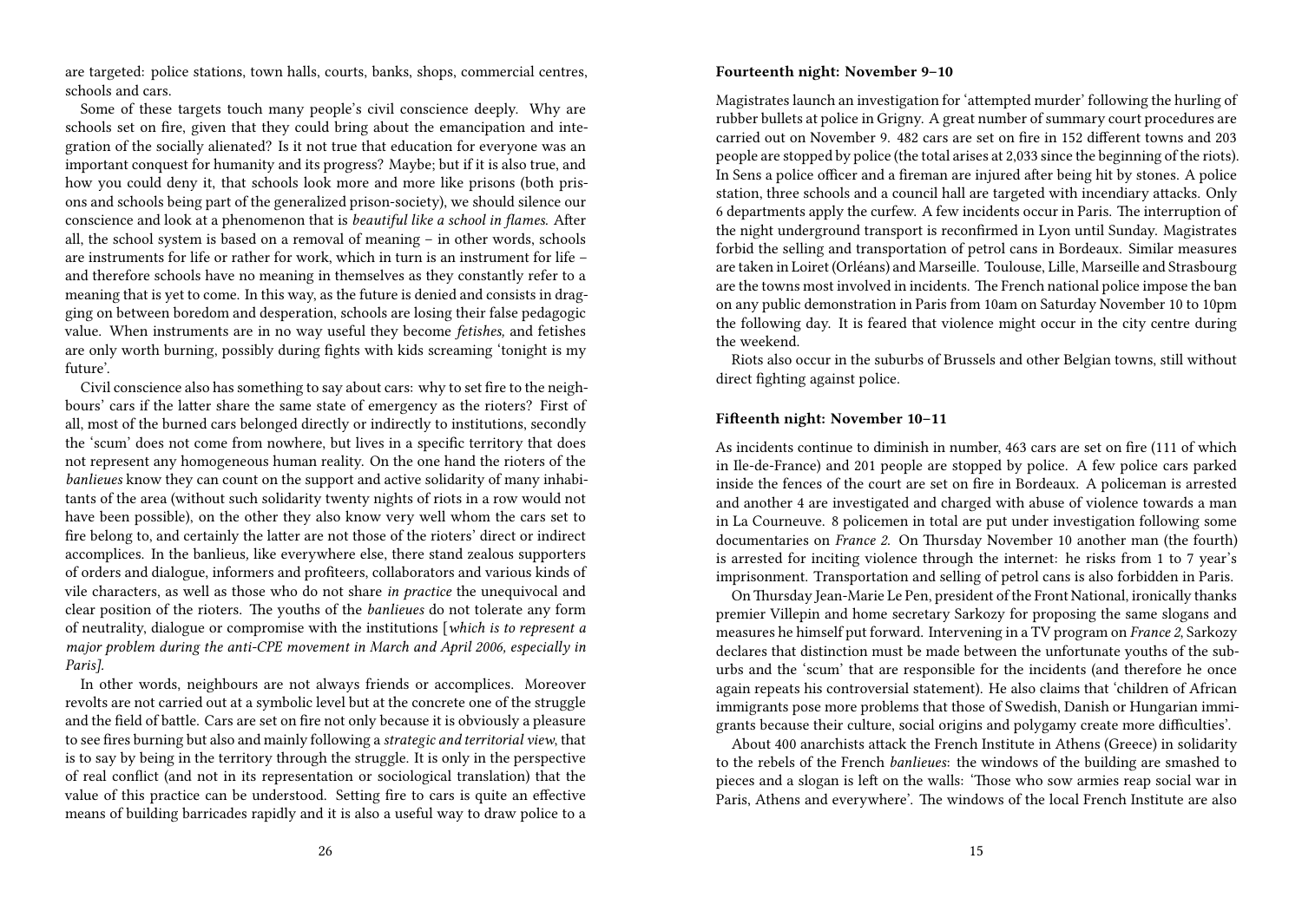destroyed by stones in Saloniki, and leaflets are left on the spot, which say that 'the insurgents are right'. 6 cars are set on fire in Belgium where other 'isolated incidents' occur, including attempts to set fire to schools.

### **Sixteenth night: November 11–12**

502 cars are set on fire (86 of which in Ile-de-France) and 206 people are held by police (2,440 in total since the beginning of the riots). The number of incendiary attacks diminishes considerably as very few towns see more than five or six fires. The hottest points are in Lille, Lyon. Strasbourg and Toulouse. In Saint-Quentin (Aisne) a policeman is seriously injured (second degree burns) following the explosion of an incendiary device that has been placed on the rear seat of a car. The car is eventually set on fire. Six molotov bottles are thrown into the yard of a police station in Maison-Alfort (Val-de-Marne). Two incendiary devices are hurled at a mosque in Carpentras (Vaucluse). Two shops are set on fire in Yvelines and a nursery school in Seine-et-Marne. A helicopter prevents a school in Sevran from being set on fire, and 9 people are taken in. In Amiens (Somme), where the curfew is imposed, a few electric plants of the EDF are sabotaged and eventually fighting with police takes place. The fire brigade are welcomed with a hail of stones in Alsace; the young perpetrators of the attack disappear as soon as the police arrive. In the afternoon dozens of youths battle with police in the centre of Lyon (Bellecour square): a few shops are damaged, and 11 people are arrested. On the spot witnesses declare that the fighting was clearly provoked by the police. In Ousse-des-Bois (Pau) a restaurant is attacked, looted and set on fire; as usual, when the fire brigade arrive they are welcomed with stones. In Angoulême three people attempt to set fire to an electric plant of the EDF; police chasing them are targeted by stones thrown from the roofs of surrounding houses. In Lyon a scooter set on fire close to a cash machine causes serious damage to the latter.

Sixth night of disorder in Belgium: 15 cars are set on fire, 8 of which in Brussels, for a total of 60 cars burnt there since the beginning of the riots. Police maintain that these are isolated episodes. In the afternoon and during the night a dozen skips are set on fire in Bologna (Italy) where slogans are written on the walls: 'Bologna like Paris' and 'Revolt is necessity, solidarity to the *casseurs* from Paris'. Actions in solidarity to the French rioters also occur in Istanbul where a demo in support to the 'legitimate struggle' of the inhabitants of the French suburbs is organised by the Federation for fundamental rights outside the consulate. A demo outside the French consulate is also organised in Barcelona where, even though no incident occurs, 5 people are arrested as the demo finishes. They are accused of disturbing public order and resisting public officials. One of the demonstrators writes on Indymedia: 'All this just for having expressed their solidarity in a pacific way. It seems that the state of emergency is also being applied on the pavements outside French consulates'.

lates life and takes away its strength in order to lead it to the preformed structures of order and discipline, production and consumerism, resignation and cynicism. The current social system is nihilist and the citizens who submit to it are also unconsciously nihilist as they accept various forms of voluntary slavery and drag their lives on without passion every day. As they have absorbed the lesson of economy and the imaginary of the value of consumables, their life is based on calculations of costs and benefits, on the separation between means and ends and on resignation to the current misery in the illusory hope that it will be better tomorrow. The nihilist operation of dominion articulates itself in two complementary movements: on the one hand it despoils, alienates and robs, on the other it dresses up, creates illusions and blinds people. But the emptiness upon which this twofold operation stands and finds its substance becomes evident when the second movement (the false satisfaction of illusions) does not work any more: when school, work and the institutions of the spectacular civilized society no longer grip existences that, as a consequence, remain in the proclaimed metastasis of their alienation.

When such metastasis shows itself blindingly, when it inflicts inhuman senseless death, it can explode in *angry nihilism* : as they perceive the nullity that surrounds them and erodes their life, nameless individuals decide to give it back to its nothing. Angry nihilism *wants* exactly *nothing* and realizes perfectly how everything surrounding it has only to be swallowed up in its vacuity. The explosion of angry nihilism, which frees and explodes bad passions, can also be seen as pure fun generated by a nausea for the existent; but that is exactly how it turns into destructive euphoria.

Following the era of cynicism, opportunism and fear, in the present generalised proletarianisation of the life of each and every one, what struggles are possible? We are sorry to disappoint the indefatigable officers of human progress, but these struggles also involve the total destruction of what surrounds us. Once upon a time someone said: 'Nihilists…make just one more effort to be revolutionaries': it's a short step from *wanting nothing* to *wanting everything*. But we also say: 'Revolutionaries…make just one more effort to be nihilists' – it takes a bit of courage to be up to one's rage.

But where will all this take us? Did not you realise? It will take us *nowhere…* And anyway, where do you think you are going, all of you?

## **'S'io fossi foco arderei lo mondo'**

The destructive euphoria of angry nihilism finds its main form of expression in the element that most represents anger: fire. Molotovs and incendiary devices are like the warriors' arrows, with which symbols and structures of power and of the system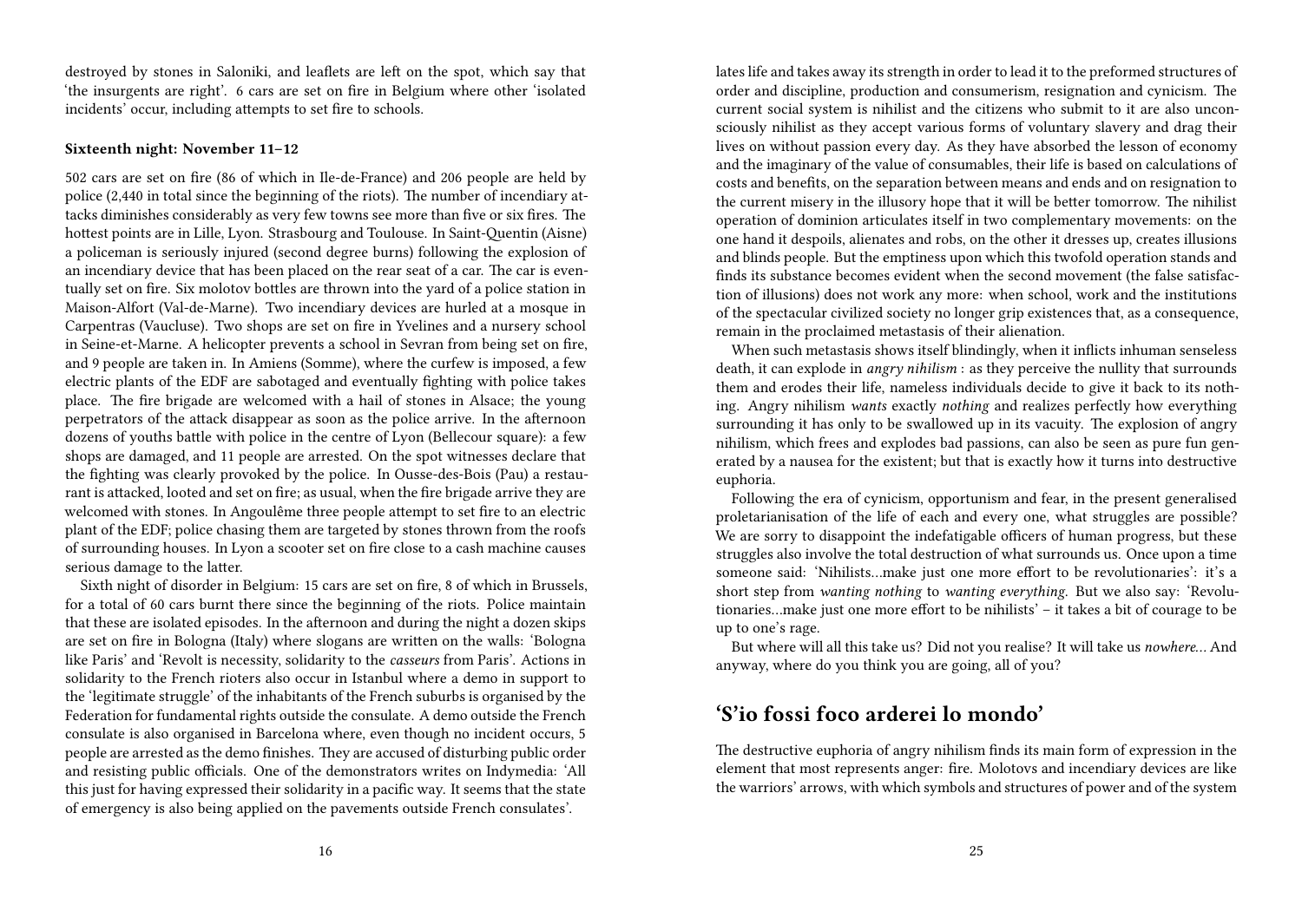who must be protected from their contamination, means to separate any potential for rebellion from whatever might make it explode. This is the logic behind all emergency interventions. Moreover, to accept this ideological division means a weakening of any practical perspective. Like all revolts, the French one also speaks to everybody. Its action inevitably affects our potential movements. After all, it is not so important to know who they are, but rather *who we are and what we can do*. As a permanent state of exception exists whether it is officially proclaimed or not, the first practical lesson to be learned concerns the realization of an *effective* state of exception through the explosion of destructive actions, their fast spreading and the refusal of all delegation.

Some complain about the alleged lack of direction or revolutionary class awareness, and so they take a distance because they cannot see any political perspectives or results; then they talk about barbaric phenomena without any project, which would be the result of a 'passive putrefaction of the oldest strata of the old society'. Some also propose themselves as conscious organizers of revolts (those to come, of course). But instead of giving lessons on how to behave and act there is a lot to be learned from the French riots. There is a tactical and practical awareness in the rebellion of the 'scum' that is notoriously unknown among the most refined revolutionary consciences, often too conscious to be practical. If the French rioters did not make a step towards revolution (yes, but who is a revolutionary today?), at least in their own way they put their active possibilities to the test. Without waiting for a guide to teach *what to do,* on the contrary they effectively realized their way of *how to do*; they made their anger explode in an impressive series of fires without delegating it to anyone. The explosion of a vital force that has been repressed for too long is an angry deflagration that ignores any form of delegation and cannot ever repent.

## **Phenomenology of angry nihilism**

Anger is the expression of strength that has been repressed for too long, offended and abused, the anger of those who suddenly understand that they are 'too young to go rotten'. Its primary manifestation opens up a horizon characterised by *universal destruction*. As you are in a blind rage you look around you searching for something to destroy, to hurl at a wall or to break with your own hands; the body is felt to be a damaging instrument. Anything can be destroyed! Anger, therefore, manifests itself as a nihilist horizon. As they can desire nothing for themselves, these secondclass lives decide to desire that this nothing be realized (as nothing).

But nihilism, this disturbing guest, presents itself in different forms. The less evident is the most widespread, but it is also the most popular: it is the subtle nihilism of the authoritarian management of the existent that pervades everything. It annihi-

### **Seventeenth night: November 12–13**

'Normality' is slowly restored: only 374 cars are set on fire (76 of which in Ile-de-France) and 212 people are stopped by police. In the evening Sarkozy, who has reconfirmed that all foreigners (be they regular or not) involved in the riot are to be deported, goes to the Champs Elisées: he is welcome by demonstrations of protest. But he boasts: 'There were also people clapping their hands'. During the night about 12,000 policemen are mobilised all over France. In La Courneuve an officer is injured by a bowl launched from a building. A school is set on fire and a car is used as a battering ram against a recreation centre for the elderly in Carpentras (Vaucluse). Massive fires are started in the suburbs of Toulouse, including one at a Hi-fi shop and its depot. A ban on people meeting is also imposed in Lyon. A mosque is attacked with a Molotov bottle that does not explode. Violence also occurs in Toulouse and Strasburg. No incidents occur in Paris, where 3,000 police officers have been mobilised. About thirty towns are still under curfew.

Seventh night of violence in Belgium: dozens of cars are set on fire. In Brussels several streets around the centre are blocked after clashes with police break out, barricades are erected and skips are set on fire. Dozens of people are arrested and a number of police cars are damaged. 90 vehicles have been set on fire in Belgium over the last seven days. Belgian authorities still maintain that these are isolated episodes. In Rotterdam (Holland) a few cars are also destroyed and set on fire. About one hundred anarchists demonstrate outside the French embassy in Athens in solidarity to the French rioters. Again in the Greek capital two car showrooms (Mercedes and Citroen) are attacked during the night with Molotovs and twenty cars are burned.

### **Eighteenth night: November 13–14**

The number of incidents continues to diminish: 271 cars are set on fire, 62 of which in Ile-de-France, and 112 people are stopped by police; 5 officers are injured, two of them following a well-known practice: explosion of a gas bottle placed in a skip, which eventually catches fire. A burning vehicle is hurled at a nursery school in Toulouse causing damage to part of the building. In Lyon about 15 cars are set on fire, a school is also set fire to and another is attacked with a car as a battering ram. Incidents also occur in Strasbourg.

The French government decides to extend the state of emergency for another 3 months. News is spread at 12.39pm about police carrying out 8 operations in different *banlieus* to identify and arrest the authors of the violence. As a result 503 people are arrested (107 minors and 486 people of age). Since the beginning of the riots 2,652 people have been stopped by police, 375 have been summarily tried and 213 have been kept into custody awaiting trial. Another 622 people are immediately called to court, 112 of whom must return. 120 foreigners, some with regular doc-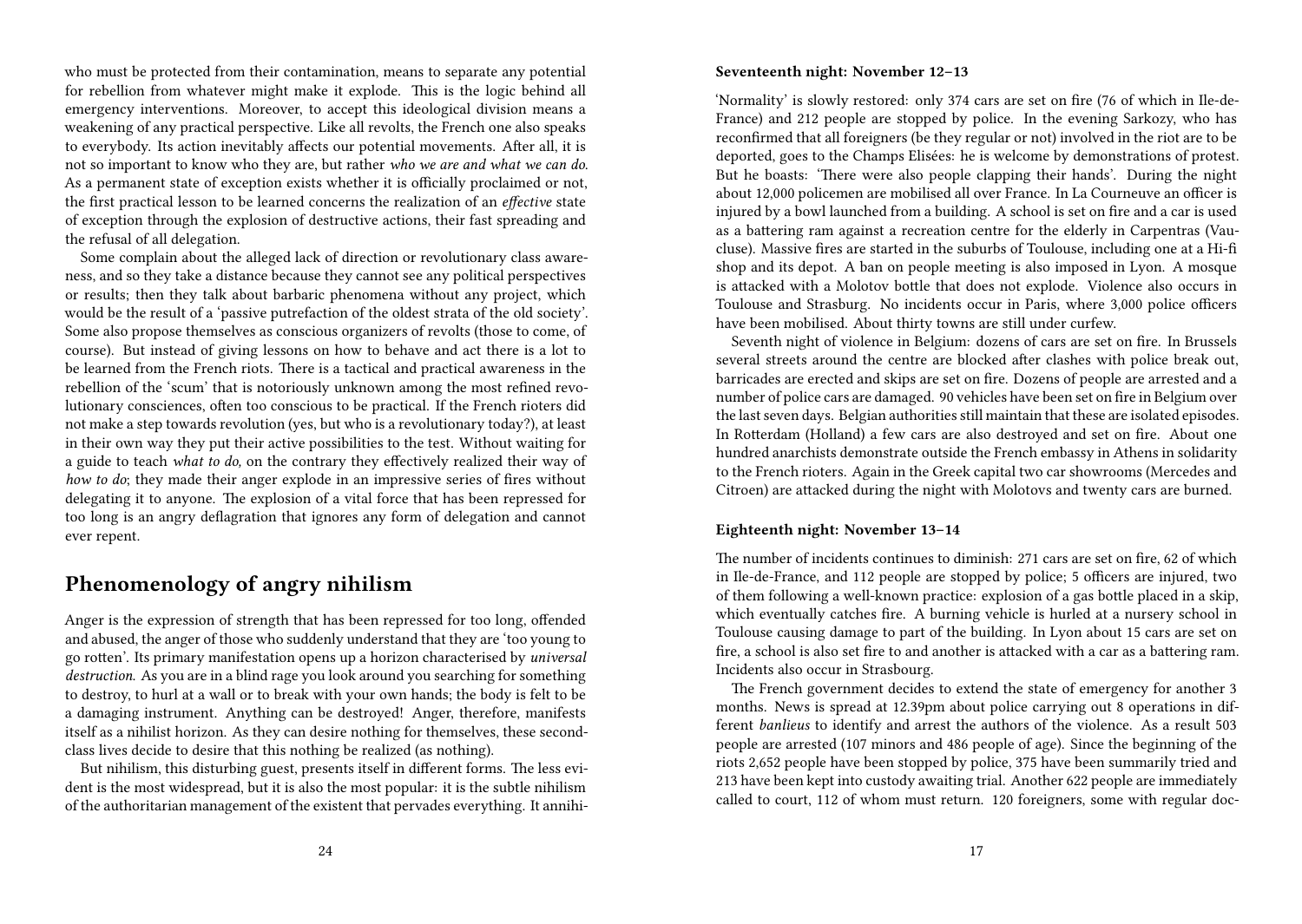uments some without, risk deportation. Magistrates open new investigations that lead to further arrests. On a few occasions the imams contribute to individuating those allegedly responsible for violence and incidents.

Here are a few examples of sentences inflicted on people. In Toulouse: 5-month sentence for setting a skip on fire; 3-month sentence for showing one's bottom to the police; 2 months for insulting public officials, that is to say for having been with the one who showed his bottom. In Lyon: 2 months for sitting in a bar where two minors had taken refuge following clashes with police; 2 months are inflicted on a young man who had been sitting on a bench during clashes with police; 3 months for setting rubbish on fire; 2 months for throwing stones; 4 months for creating a false alarm about a bomb in the airport.

### **Nineteenth night: November 14–15**

215 cars are set on fire (60 of which in Ile-de-France) and 42 people are stopped by police. An officer is injured. 3 molotov devices are hurled at a mosque in Saint-Chamond (Loire). A recreation centre is set on fire in Bruges whereas a few cars are burnt in Paris.

### **Twentieth night: November 15–16**

163 cars are set on fire (of which 27 in Ile-de-France) and 50 people are stopped by police. 'an almost normal situation' comments Sarkozy. A policeman is injured while attempting to intervene against a group of youths who are hurling bottles filled with acid at the city hall in Pont-Evêque (Isère). In Grenoble a school and an educational centre are set on fire respectively in Grenoble and in Chalons-en-Champagne (Marne). In Drome a battering ram car is hurled at a police station and Molotovs are thrown against a church. Garages are set on fire in the Rodano and Marna areas. An ambush is laid for police and fire brigade in Point-a-Pitre (isle of La Reunion): after setting fire to a few cars, behind which barricades have been erected, unknown people fire gunshots at police, who respond by shooting in turn (no news about wounded).

In total 126 policemen are injured and 2,888 people are stopped by police, of which 593 are arrested (107 the minors, many among the people stopped by police and then released are to appear in the court). 8,973 vehicles are set on fire.

### **Twenty-first night: November 16–17**

98 cars are set on fire and 33 people are stopped by police, mainly because they were caught carrying incendiary devices or had violated the curfew. Less than 100 vehicles set on fire all over France is considered normal (about 90 cars are normally set on fire every night). Premier Villepin claims that 'there exists a real threat of their abolition can *only* happen through the abolition of dominion, that is to say through subversion.

However to identify the 'scum', maybe giving it a more *politically correct* definition, implies a number of things. To identify a phenomenon with convenient categories means first of all to circumscribe it, and to circumscribe it means to stem it. On the one hand the limits are erected to present the revolt and its causes as incidental disorders brought about by a system that in spite of everything (misery, war, pollution, total commodification and progressive devastation of the whole world and the life of each and every one) must be preserved, maybe by introducing some providential intervention along with the announcement of the state of emergency. But, as it is well known, this exception is now the rule, which also involves exclusion, impoverishment, social alienation, that this to say the generalised dispossession of life.

It is not a question of an incidental phenomenon, be it local or global. Poverty, precariousness of life in the western society, urban structures in the metropoli all over the world (from Los Angeles to Bogotá, from Alger to Paris), attempts at closing the borders of fortress Europe are only a few examples of this structural fracture. The game of the stick and the carrot, alongside police and judicial repression with the announcement of social action in favour of the suburbs, might take in some people, but certainly not those who experience social emargination on their skin, or those who know that new explosions are ready to break out just around any corner, and, most importantly, those who feel an irrepressible potential for revolt pulsating inside them. And it is exactly the magnetic force of rebellion that is the main target of the process of identification.

In fact, the process of identification, besides presenting the structural phenomenon of the present social order as if it were incidental, aims at separating and dividing the outcasts from *all the others* – at the same time separating these others from themselves and their active potential. In other words, outcasts have an atavistic right to revolt as anger, desperation and a feeling of injustice belong expressly to them. But you, who are privileged in spite of everything and who enjoy part of the welfare guaranteed by the society, what do you want? In the ghettos in towns, the *banlieues* of Paris and the suburbs of the world, life is uprooted, empty, encircled in the space of social, material and existential alienation, and full of desperation and metaphysical boredom. But not your life! Your life is rich and enjoyable, full of possibilities and perspectives, wellbeing and passion. Your life? Our life? Excuse me, what are we talking about?

As a matter of fact the line of oppression, and with it the rift of rebellion, concerns everybody. The binary logic of opposition interprets reality so grossly that it cannot understand the present development of the revolts underway and the explosions that are yet to come. To separate the youths of the suburbs from all the others, then distinguish the violent and irreducible ones who cannot be tamed from those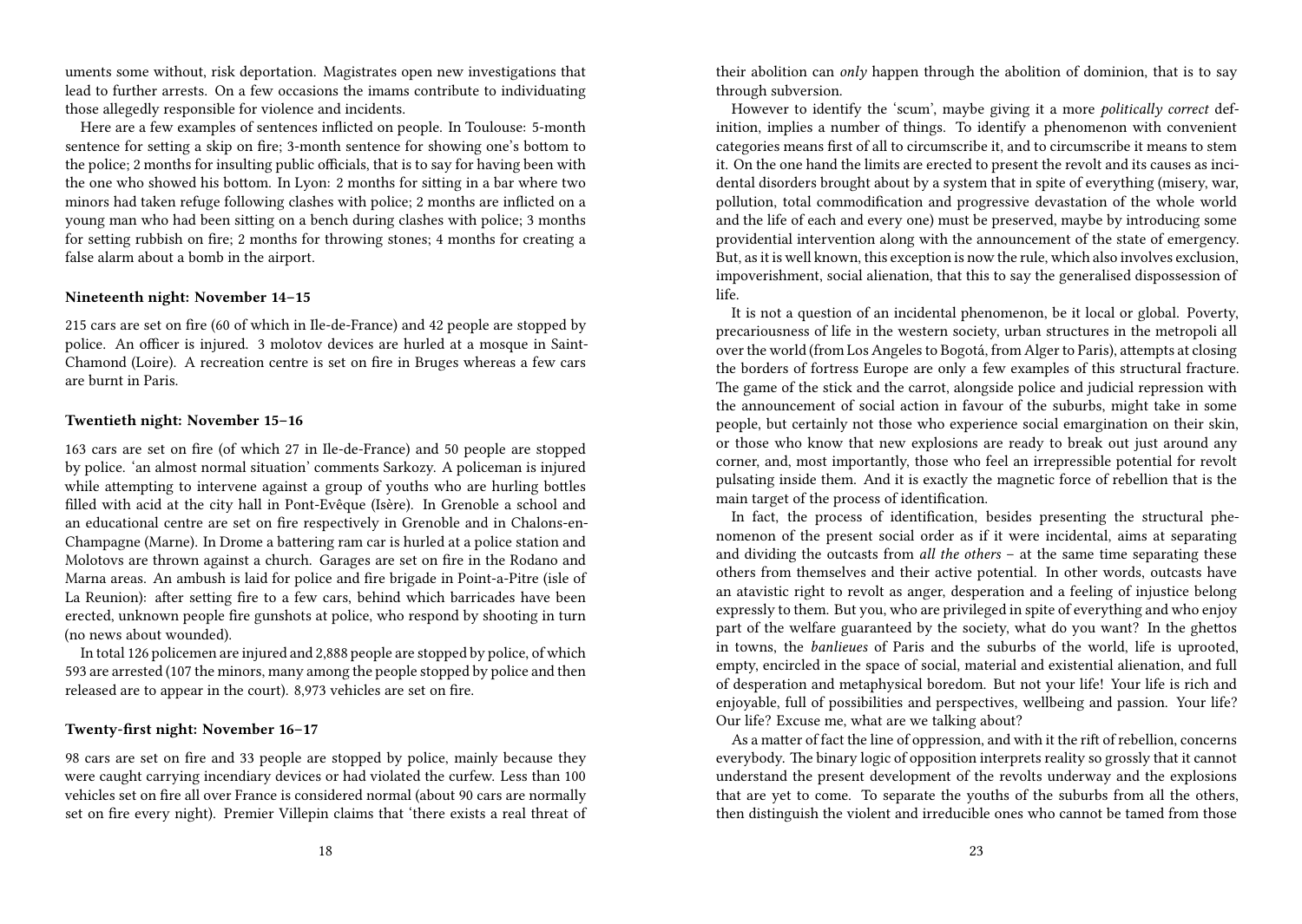# **The Scum**

Not all revolts take you by surprise. Of course there is no Nostradamus to predict their specific moments of explosion, but the fact that *revolts happen* can only surprise those who have no idea about the dismal world we are compelled to live in. It is not because you know that such revolts occur frequently in France with the same practices and rituals (hundreds of cars are set on fire all over France on the last day of the year)<sup>1</sup>. Revolts are the inevitable product of the current social system. When a revolt breaks out you can't ask yourself 'how could it happen?' but rather 'how is it possible that it doesn't happen everywhere, all the time?'. But each time a revolt breaks out the first operation that takes place is an attempt to categorise it. One wonders who the rebels are, where they come from and what they want. The research soon starts on names, identities, and right categories: they are foreigners, immigrants… no! They are French… yes, French, but second generation French, second class French, sons or nephews of immigrants, outcasts, excluded… Some are disappointed because the theory of Islamic fundamentalism doesn't work: obviously these people are not the ones who go to the mosque (in fact appeals made by imams have proved useless). Rightwing papers (for example *Le Figaro*) try to create improbable amalgams for public stigmatisation, by chance, they write about Palestinian-style Intifada, Islamic fundamentalism, terrorism, etc. These falsifications, however, don't seem to work as every struggle is capable of showing itself in its own irreducible peculiarity.

Sociological categories are mobilised to define, identify and circumscribe, in short, to keep the revolt within certain conceptual limits. Once an identity is given to the rioters – the most used is that of social outcasts, a new name for the underclass – the range of theories for intervention can put forward: from police and emergency measures to social and welfare-orientated actions. They are the two faces of the security syndrome: public security and social security, in other words the punch and the lending hand. In short, the stick and the carrot. All this shows clearly the fact that if subversion and revolt are direct consequences of the system of dominion, terrorism against France' and therefore 'surveillance must be permanent'. And this is *not* another story.

## **A few similar explosions of rage that occurred in the Nineties**

*From when the death penalty was abolished in France in 1981 up until 2001 there have been 175 cases of death directly or indirectly provoked by the State police. On a number of occasions this sort of senseless death ignited explosions of anger against the abuse police inflict every day. Such explosions are testimonies of the brutality of a whole social system…*

**October 6–9 1990.** *Thomas Claudio dies after his motorbike is hit by a police car that is chasing him. Police presents the crime as 'an accident'. Violent fighting against police breaks out, shops and commercial stores are looted and set on fire.*

**August 31, September 3 1995.** *Clashes between police and youths explode in Nanterre (cité de Fontanelle) after a 25-year-old man of North African origin dies after being accidentally hit by a concrete mixer while rushing to the place where his brother was being arrested.*

**May 25–26 1996.** *Dozens of youths loot commercial stores and set fire to vehicles in Saint-Jean in Château Roux after a youth dies of car accident caused by a police chase.*

**November 1996.** *In Rabaterie (St Pierre des Corps, Tours) 23-year-old Mohamed Boucetta dies after being shot in the head. As the murderer is freed thanks to Le Pen's personal intervention, a revolt lasting 15 days breaks out with clashes and fires of cars, shops and public buildings*.

**December 12–21 1997.** *Clashes between police and youths occur in Dammarieles-Lys (*banlieues *of Melun, Seine-et-Marne), where a sixteen year old boy of North African origin killed by police at a roadblock in Fontainebleau used to live. Not one policeman is arrested following the murder nor is any trial held.*

**December 13–16 1998.** *As 17-year-old Habib is killed by a cop while attempting to steal a car, and violent fighting occurs between police and youths in Mirail area (Toulouse). More than one hundred vehicles are set on fire. Three years later the cop killer, who had been free since then, is sentenced to 3 years on bail.*

**September 12–22 2000.** *In two areas of Essonne, in Grande Borne in Grigny and in Tarterets in Corbeil-Essonnes clashes with police occur as a 19-year-old man is killed while attempting to go through a roadblock in Combs-la-Ville (Seine-et-Marne) after stealing a motorbike.*

**July 4–6 2001.** *Incidents break out in Borny in Metz as two local youths die following a car accident.*

<sup>1</sup> Following a well-established habit that is unique in Europe, on New Year's Eve 2005 425 vehicles are set to fire all over France, 330 in 2004, 324 in 2003 and 379 in 2002. Clichy-sous-Bois, Aulnay and La Courneuve are the towns most involved in this phenomenon. Furthermore on New Year's Eve 2004 a blackout in a locality in Sevran allows rioters to set an ambush for police, who are targeted by stones hurled from the roofs of the surrounding buildings. We can say that the New Year is a real celebration in France.